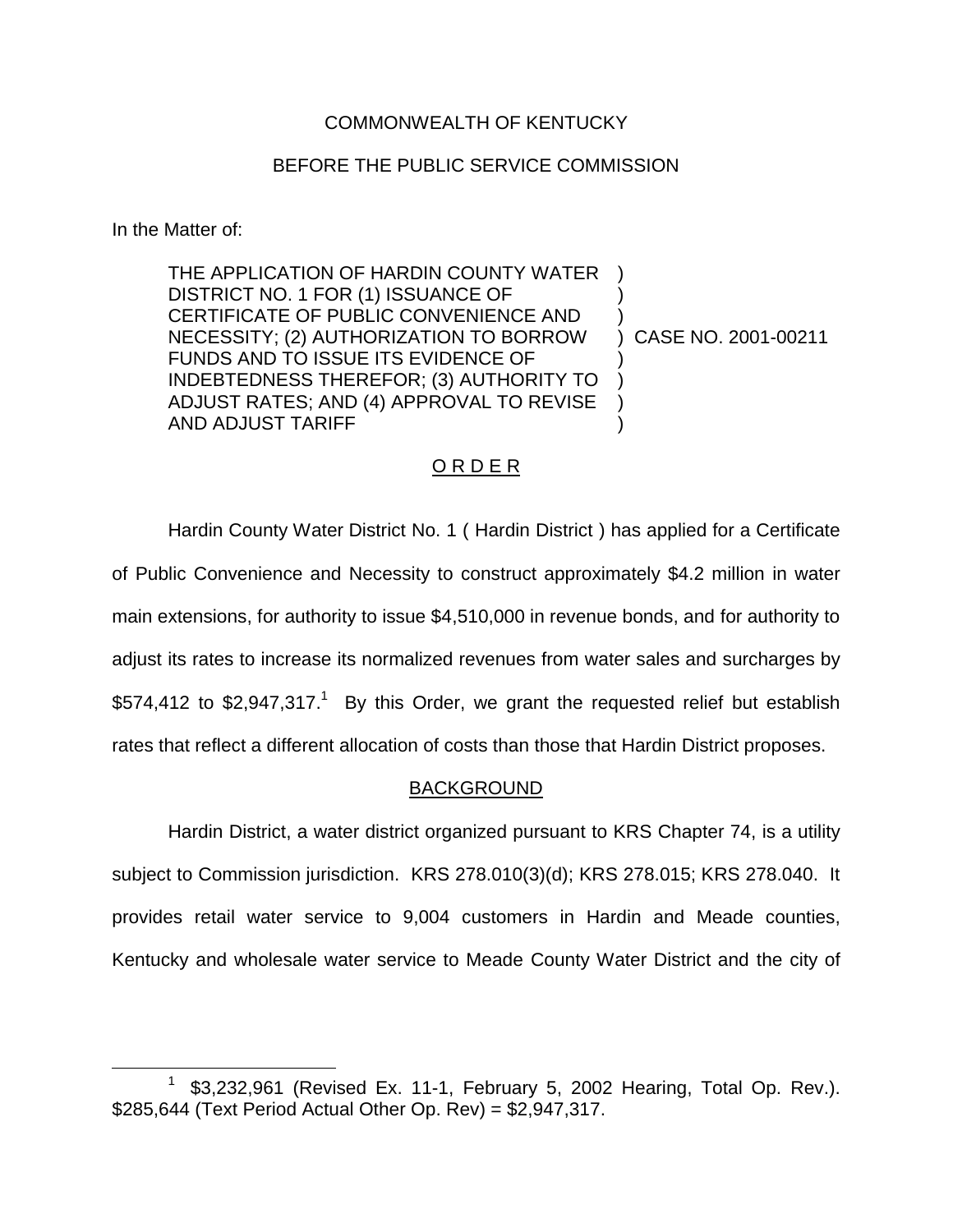Vine Grove, Kentucky ( Vine Grove ). Hardin District s service territory primarily covers the city of Radcliff, Kentucky. Hardin District last applied for a rate adjustment in 1990. $2$ 

# PROCEDURE

Hardin District filed written notice of its intent to file an application for an adjustment of rates on June 21, 2001. $3$  It subsequently tendered its application on July 11, 2001. Because this application failed to comply with Administrative Regulation 807 KAR 5:001, Section 10, in several respects, the Commission rejected it. On October 16, 2001, Hardin District amended its application to correct these deficiencies and to modify its proposed rates for wholesale service to Vine Grove. It requested to place its proposed rates into effect on November 15, 2001.

 $2^{2}$  See Case No. 1990-00019, The Petition of Hardin County Water District For a Certificate of Public Convenience and Necessity; Approval of Financing of the Construction and the Issuance of Bonds; and the Approval of Rates to be Charged Its Retail and Wholesale Customers (Feb. 21, 1991).

 $3$  See Case No. 2001-00189, Hardin County Water District No. 1 s Application For Certificate of Convenience and Necessity and Approval of Financing, Rate Adjustment and Tariff Revisions. Because of clerical error, Hardin District s Notice of Intent and its application were docketed as separate proceedings. By Order of October 19, 2001, we consolidated these proceedings into Case No. 2001-00211.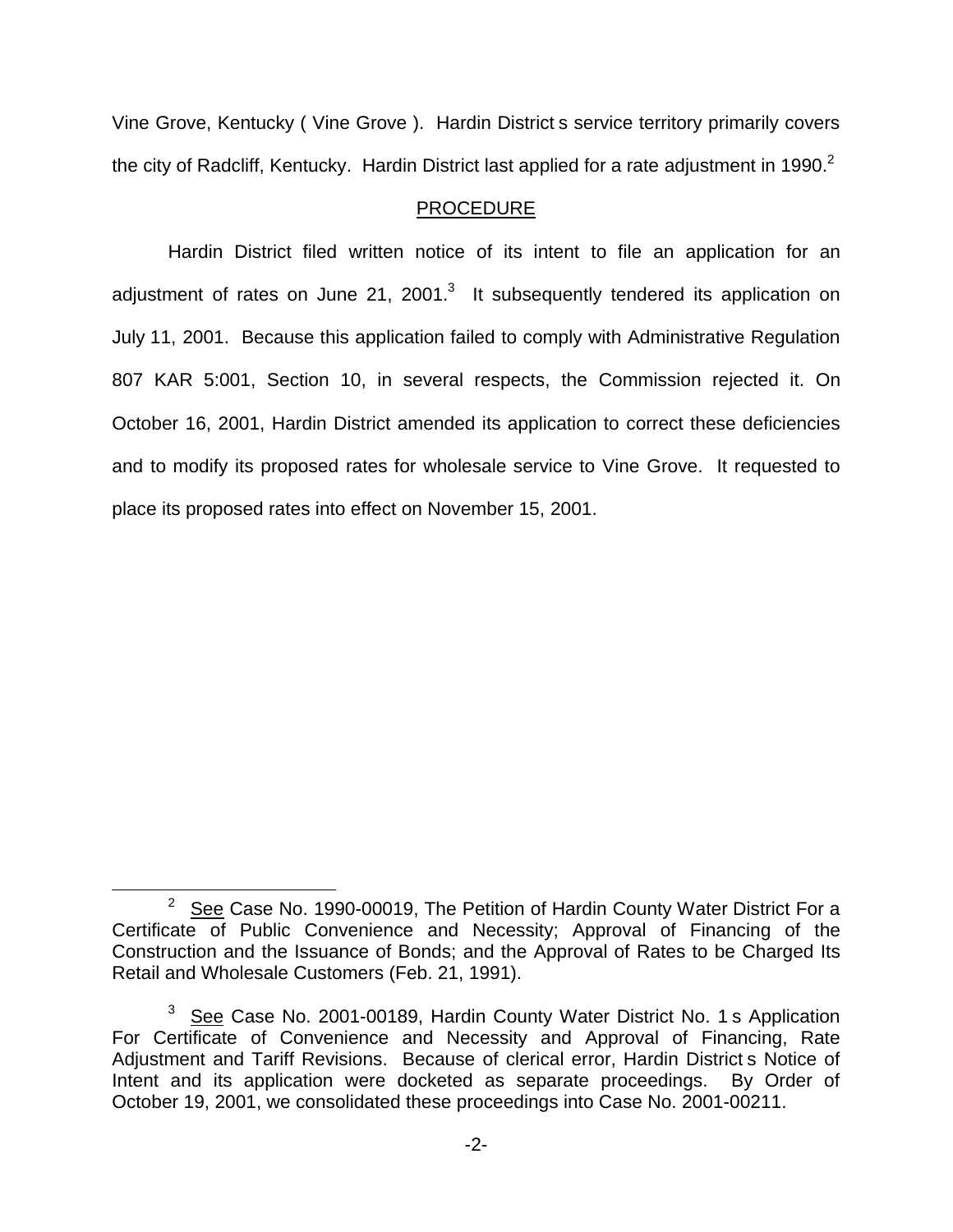To determine the reasonableness of the proposed rates, the Commission on November 5, 2001 suspended the proposed rates for 5 months $4$  and established a procedural schedule to further review Hardin District s application. On November 20, 2001, Hardin District moved for authority to place its proposed rates into effect immediately. On December 10, 2001, the Commission held a hearing on this motion. Finding that neither Hardin District s operations nor credit would be materially impaired or damaged by the suspension of the proposed rates, we denied the motion on January 14, 2002.

Following extensive discovery,<sup>5</sup> the Commission held a public hearing on the proposed rate adjustment on January 15, 2002. Testifying at this hearing were Jim Bruce, Hardin District s General Manager, and John Gallagher, vice-president, Black & Veatch Corporation. The Commission conducted a second public hearing on February 5, 2002, at which Mr. Bruce testified.

Following the first public hearing on the proposed rate adjustment, Hardin District and the Attorney General ( AG ) submitted written briefs. Following both public

 $4$  KRS 278.190(2) provides in part:

Pending the hearing and the decision thereon, and after notice to the utility, the commission may, at any time before the schedule becomes effective, suspend the operation of the schedule and defer the use of the rate, charge, classification, or service, but not for a longer period than five (5) months beyond the time when it would otherwise go into effect if an historical test period is used, or longer than six (6) months if a forward-looking test period is used, pursuant to KRS 278.192; and after such hearing, either completed before or after the rate, charge, classification, or service goes into effect, the commission may make those orders with reference thereto as it deems proper in the matter.

<sup>&</sup>lt;sup>5</sup> The Commission permitted the Attorney General, Vine Grove, and Fred Harmon to intervene in this matter.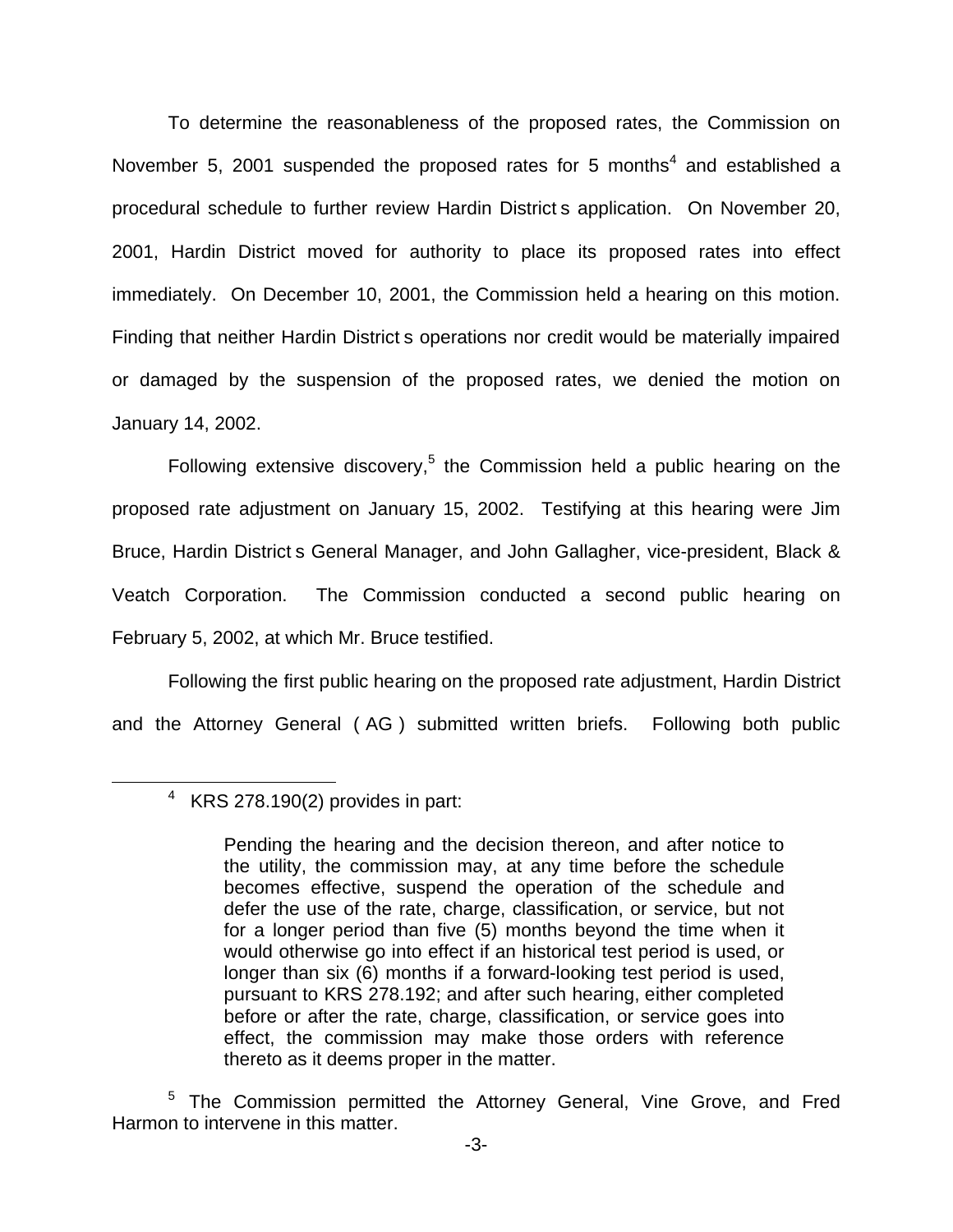hearings on the proposed rate adjustment, Hardin District submitted several responses to hearing requests for information and several revisions to its application.<sup>6</sup>

## PROPOSED CONSTRUCTION

Hardin District proposes to construct approximately \$4.2 million in water main extension and improvements. This construction consists of two projects: Highway 920 Transmission Main Project and the Highway 86 Expansion Project.

The Highway 920 Transmission Main Project involves the construction of approximately 12.3 miles of 16-inch transmission main from Hardin District s Pirtle Water Treatment Plant to an existing 12-inch water transmission main located at the intersection of Kentucky Highway 1882 and 1600. This project would provide a new transmission route to serve Hardin District s main service area. It would allow Hardin District to serve immediately approximately 100 existing households and permit subsequent expansion to 10 additional side roads. It will allow the water district to achieve \$30,000 annual savings through reduced energy costs by permitting the abandonment of Hardin District s Highway 1882 Booster Pump. Hardin District expects additional savings to be achieved through reduced maintenance costs due to lower water pressures on several existing water mains.

The Highway 86 County Expansion Project involves the construction of a back-up booster station and approximately 25.7 miles of 6-inch polyvinylchloride ( PVC ) and ductile iron water main along Kentucky Highway 86 in Hardin County, Kentucky. The project will immediately serve 300 existing households. It is expected to

 $6$  For a chronology of Hardin District s revisions to its application, see Appendix B.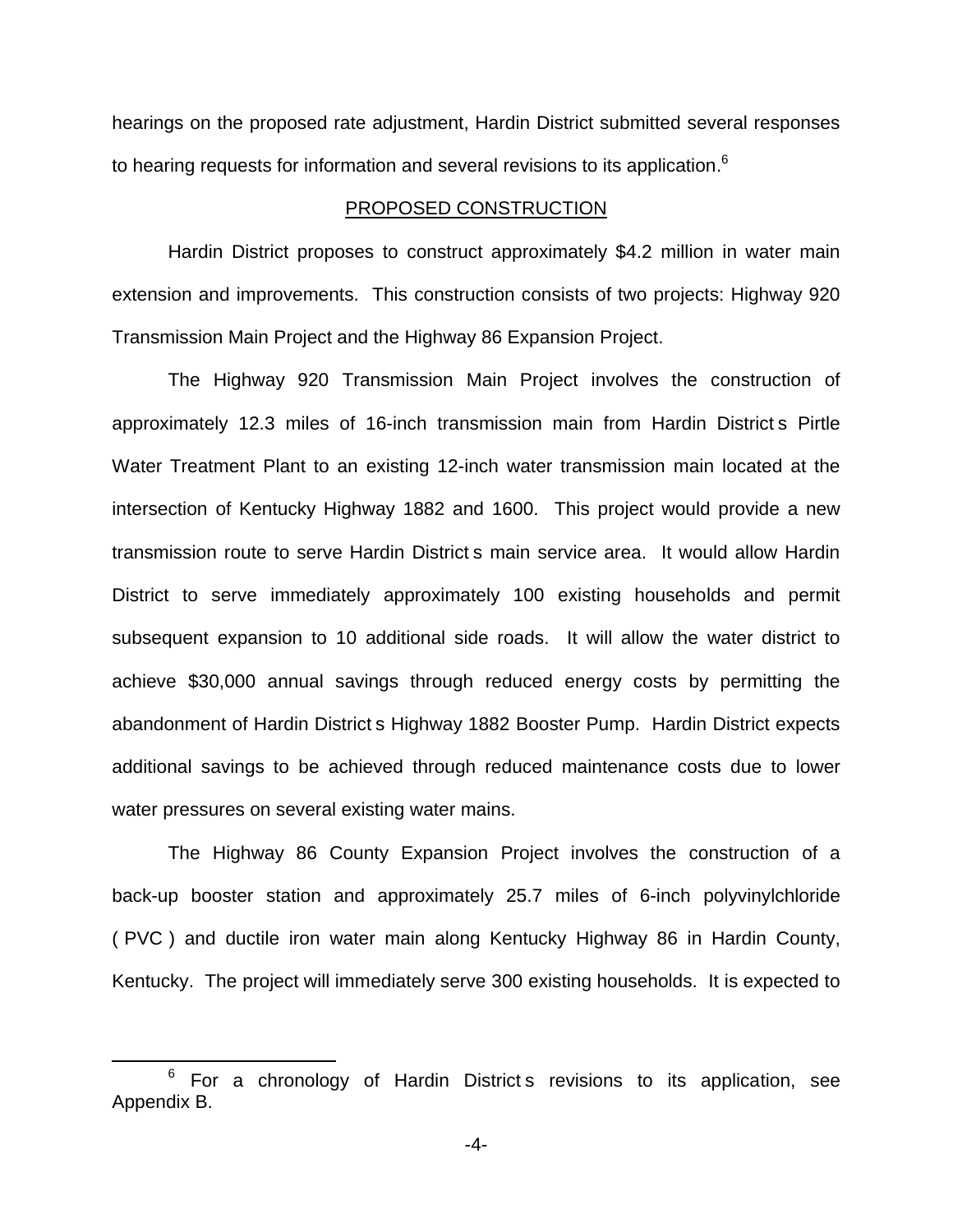eventually serve 1,000 households.<sup>7</sup> The project is part of Hardin District s effort to offset the erosion of its customer base . . . by expanding into unincorporated areas of Hardin County which are experiencing significant residential development. <sup>8</sup>

## ISSUANCE OF REVENUE BONDS

Hardin District proposes to fund the total construction cost from the issuance of \$4,510,000 in 20-Year Variable Rate Revenue Bonds. The interest rate will vary based upon 7-day Banc One Non-AMT Tax-Exempt Floater Rate. The proposed bonds will be secured by a letter of credit and thus avoid any coverage requirement that parity debt under fixed rate indentures requires. They will also permit Hardin District the option of retiring bonds prior to mandatory or optional dates and without incurring a call premium payment.9 The Commission has previously reviewed Hardin District s use of variable rate bonds and found it reasonable.<sup>10</sup>

## TEST PERIOD

Hardin District proposes to use the 12-month period ending December 31, 2000 as the test period to determine the reasonableness of its proposed rates. We find the use of this period is reasonable. In using a historic test period, the Commission gives full consideration to appropriate and known and measurable changes.

<sup>9</sup> Hardin District s Application at Exhibit 8.

 $7$  Hardin District s Application, Exhibit 11 at 5.

<sup>8</sup> Hardin District s Amended Application, Exhibit 22 at 2.

 $10$  Case No. 1997-00388, Application of Hardin County Water District No. 1 For a Certificate of Convenience and Necessity to Construct the Fort Knox Interconnect Project.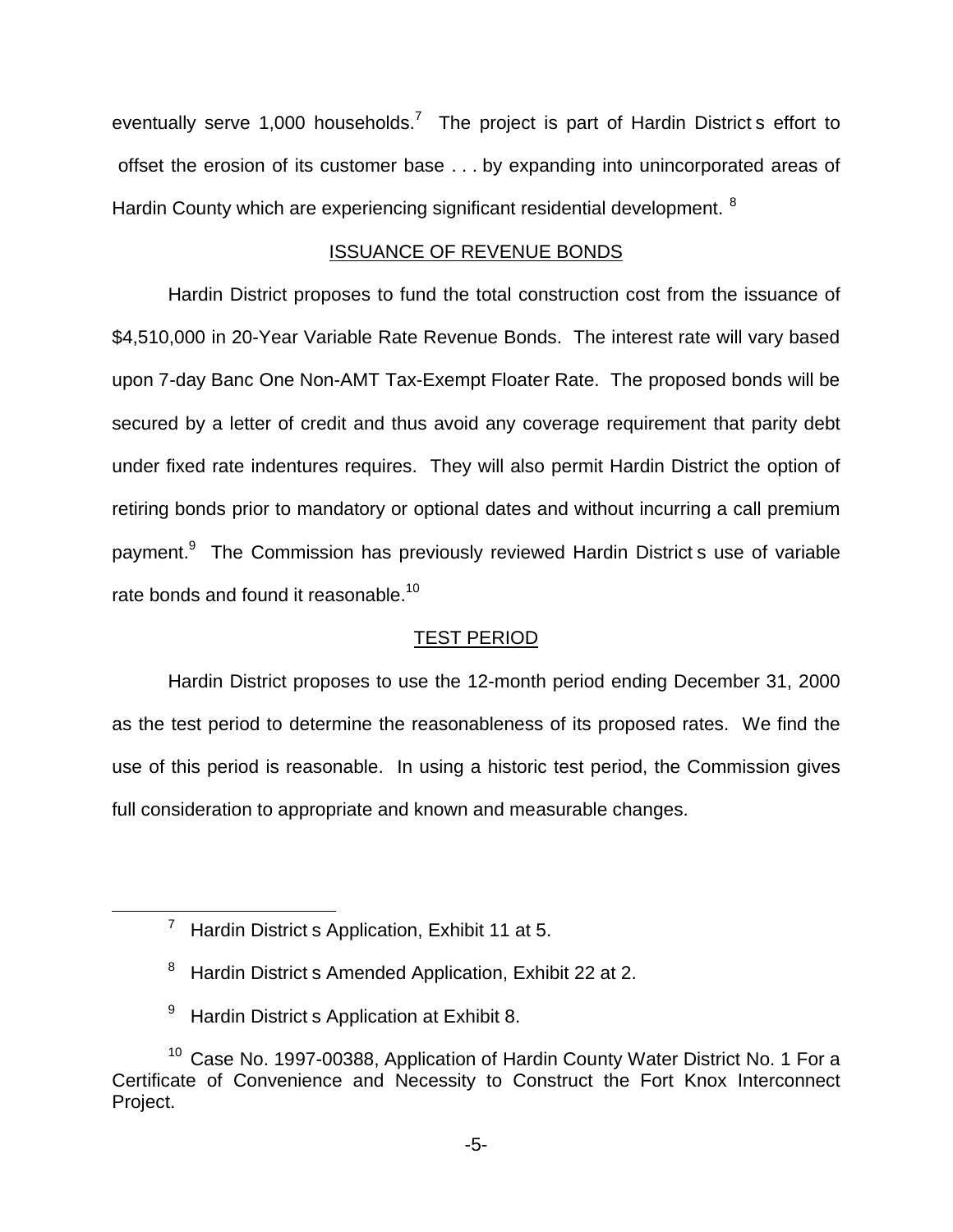## INCOME STATEMENT

For the test period, Hardin District reports actual operating revenues of \$2.708.219 and actual operating expenses of  $$2,301,118<sup>11</sup>$  In its application, Hardin District proposed several adjustments to revenues and expenses to reflect current and anticipated operating conditions. Throughout this proceeding, it has revised the pro forma adjustments. Its most recent revisions<sup>12</sup> result in pro forma operating revenues of \$3,232,961 and pro forma operating expenses of  $$2,332,259<sup>13</sup>$  Our review of these proposed adjustments is set forth below.

#### Forecasted Adjustments

Hardin District s actual operating revenue and expense account balances including its proposed pro forma adjustments are set forth in Table  $I<sup>14</sup>$  Hardin District provided no workpapers or calculations to support its proposed adjustments. It offered no basis for these adjustments other than the history, experience, and expertise of its general manager.<sup>15</sup> Noting that actual operations have been within 0.7 percent of

<sup>13</sup> \$1,682,031 (Operation & Maint. Exp.) + \$582,257 (Depreciation) + \$67,971 (Taxes Other Than Income Taxes) = \$2,332,259.

 $14$  These adjustments result in a net increase of \$224,860 to income available for debt service.

<sup>&</sup>lt;sup>11</sup> Hardin District s Amended Application, Exhibit A-20, Table 20-E ( Proposed Pro-forma Adjustments to Operating Income ).

<sup>&</sup>lt;sup>12</sup> Hardin District s Supplemental Data and Information Requested at Hearing on February 5, 2002 (filed Feb. 18, 2002) at 3-1.

<sup>&</sup>lt;sup>15</sup> Hardin District s Response to Commission Staff s First Set of Interrogatories and Requests for Production of Documents, Item 11b ( Hardin District does not have workpapers, or calculations. There were no uniform assumptions regarding any of the pro forma adjustments. Rather, the adjustments are simply predicated upon Mr. Bruce s history, experience and expertise in managing the district wide revenue and expenses of Hardin District. ).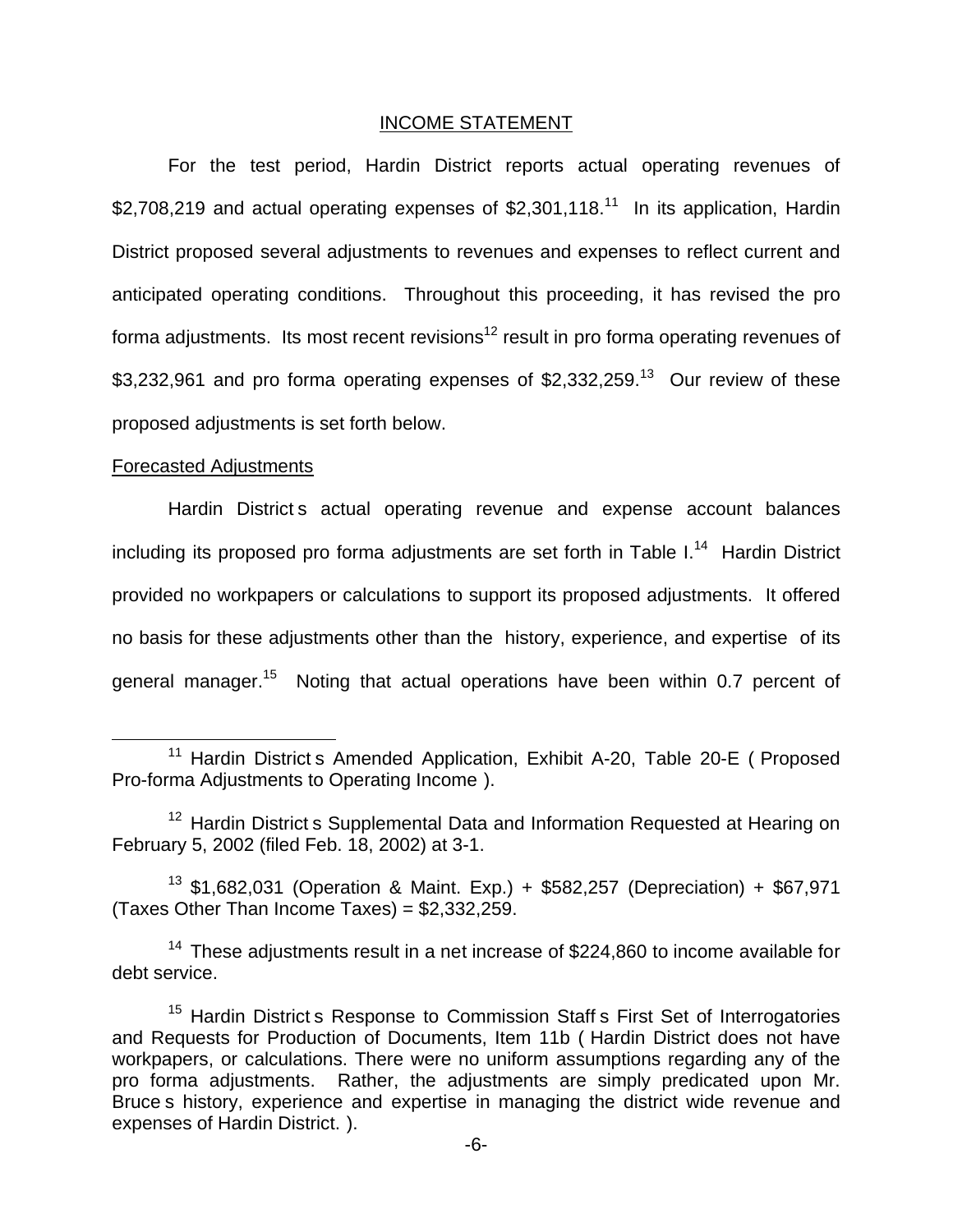projections, Hardin District asserts that the projections should be deemed reliable and acceptable for rate-making purposes.<sup>16</sup>

|                                      | Actual          | Pro Forma       | Pro Forma       |
|--------------------------------------|-----------------|-----------------|-----------------|
| <b>Account Title</b>                 | <b>Balances</b> | Adiustments     | <b>Balances</b> |
| <b>Forfeited Discounts</b>           | \$118,928       | \$<br>24,339    | \$143,267       |
| Misc. Service Revenues               | 4,629<br>S      | 371<br>\$       | 5,000<br>S      |
| Rents from Water Prop.               | \$23,938        | \$<br>8,462     | 32,400<br>S     |
| <b>Other Water Revenues</b>          | \$138,149       | \$<br>117,889   | \$256,038       |
| Purchased Power Exp.                 | \$200,368       | (82, 876)<br>\$ | 117,492<br>S.   |
| Materials & Supplies Exp.            | \$131,694       | (43, 826)<br>\$ | 87,868<br>S     |
| <b>Contractual Services</b><br>Eng.  | 2.348<br>S      | \$<br>848)      | \$<br>1,500     |
| <b>Contractual Services</b><br>Acct. | 22,836<br>SS.   | \$<br>5,036     | \$<br>17,800    |
| <b>Contractual Services</b><br>Legal | 3,739<br>\$.    | \$<br>( 2,989)  | \$<br>750       |
| Other<br><b>Contractual Services</b> | \$124,666       | \$<br>(29, 702) | 94,964<br>S     |
| Transportation Exp.                  | 26,643<br>SS.   | \$<br>3,132     | S<br>29,775     |
| Advertising Exp.                     | 790<br>S.       | \$<br>11,969    | 12,579<br>S     |
| Miscellaneous Exp                    | \$90,379        | \$<br>42,401    | \$132,780       |
| Interest Income                      | \$213,976       | S<br>(33,976)   | \$180,000       |
|                                      |                 |                 |                 |

**TABLE I**

Administrative Regulation 807 KAR 5:001, Section 10(1), provides that all applications for general rate adjustment shall be supported by either a twelve (12) month historical test period which may include adjustments for known and measurable changes or a fully forecasted test period. Where an applicant bases its application upon a historical test period, it must provide a complete description and quantified explanation for all proposed adjustments with **proper support for any proposed changes** in price or activity levels, and any other factors which may affect the adjustment.  $17$  That support should, at a minimum, include some documentary evidence to demonstrate the certainty of some expected change or event.

<sup>&</sup>lt;sup>16</sup> Hardin District s Response to Commission Staff s Second Set of Interrogatories and Requests for Production of Documents, Item 10a.

<sup>&</sup>lt;sup>17</sup> Administrative Regulation 807 KAR 5:001, Section 10(6) (emphasis added).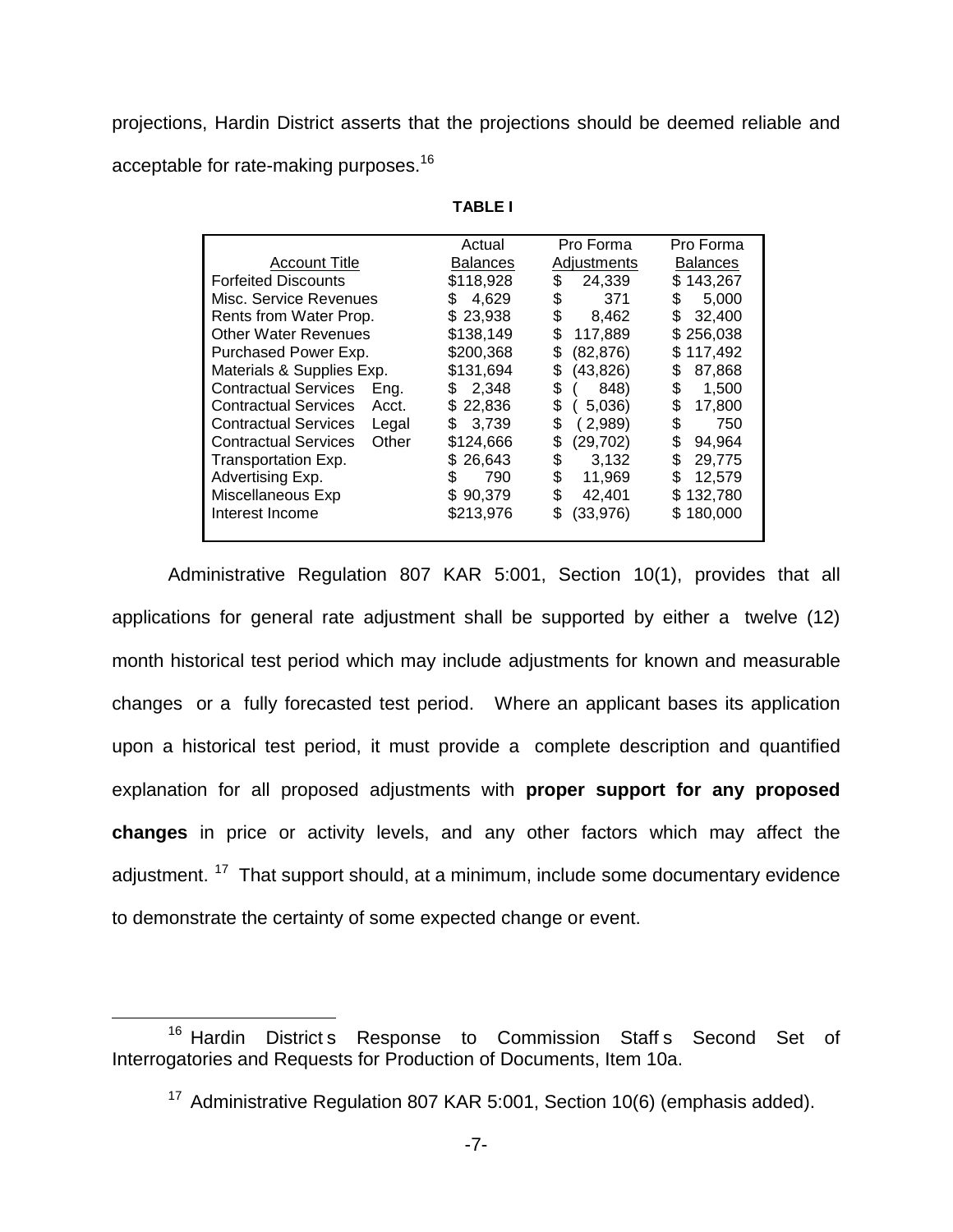Hardin District has failed to provide such evidence. Its proposed adjustments are based upon budgetary projections. While such projections may be acceptable when an applicant bases its application upon a forecasted test period, they are not when the basis for the proposed rate adjustment is a historical test period. Assuming arguendo that the projections were permissible support for Hardin District s application, the utility s failure to produce the calculations and assumptions used to develop these projections makes it impossible for the Commission to assess the validity and reasonableness of such projections. Accordingly, we find that the pro forma adjustments contained in Table I should be denied.

#### Operating Revenues

Hardin District reports test year operating revenues of  $$2,708,219.<sup>18</sup>$  Of this amount, revenue from retail water sales is \$2,068,688 and revenue from wholesale water sales is \$353,887. Total test year revenue from water sales, therefore, is \$2,422,575.

In October 2000, Hardin County Water District No. 2 ( Hardin District No. 2 ) brought its expanded water treatment plant into operation and ceased purchasing water from Hardin District.<sup>19</sup> During the test year, Hardin District collected \$138,566 in revenue from water sales to Hardin District No. 2. The Commission has decreased testyear revenue by this amount to reflect a normalized test year.

<sup>&</sup>lt;sup>18</sup> Hardin District s Application, Exhibit 10 - Independent Auditor s Report at 12.

 $19$  Hardin District No. 2 s action was not unexpected. In 1990 the water districts entered into an agreement in which they agreed that Hardin District No. 2 would decrease its purchases from Hardin District by 10 percent annually for 10 years and cease purchasing in 2000. T.E. at 26 (Jan. 15, 2002).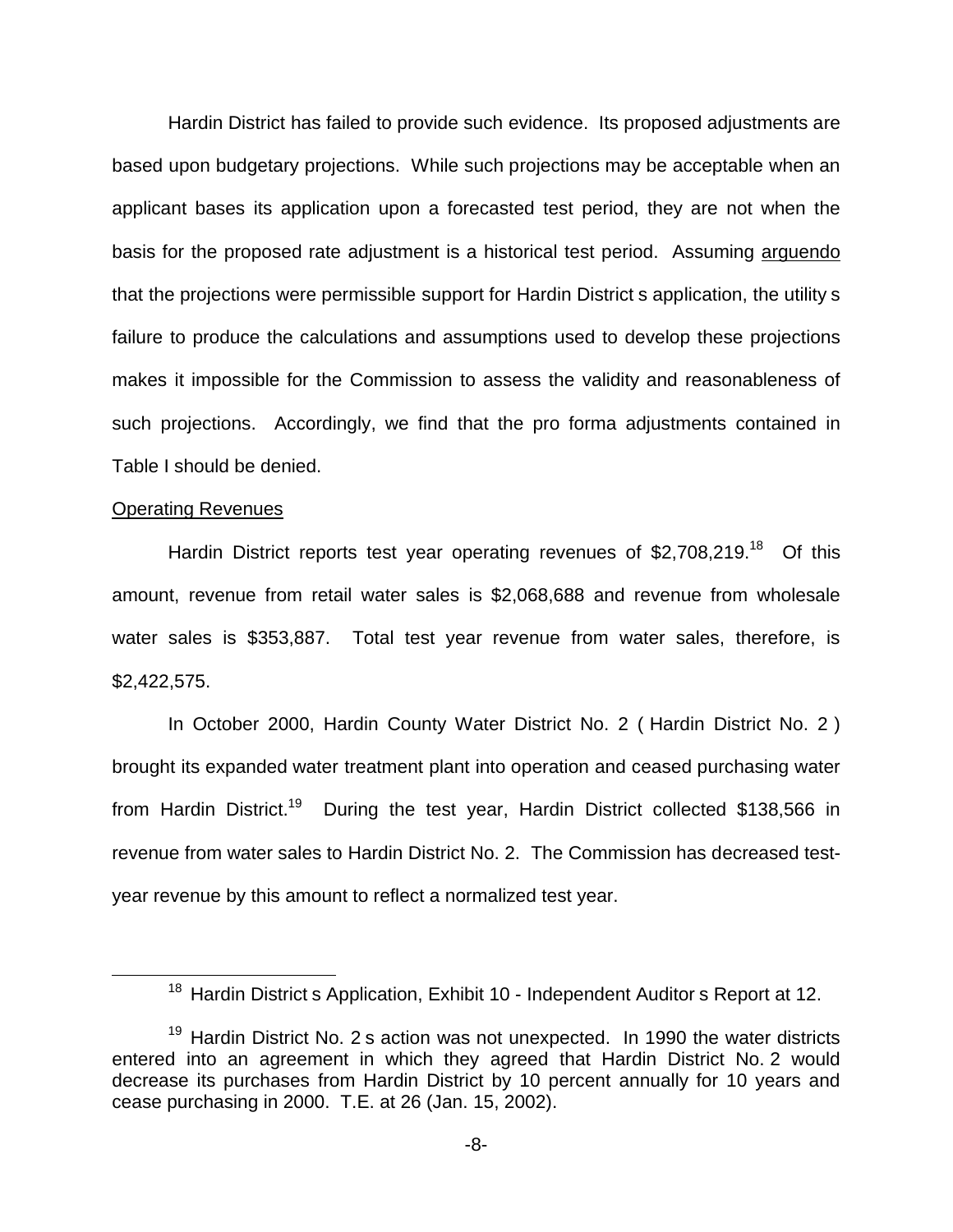Hardin District anticipates that the Highway 920 Transmission Main Project and the Highway 86 Expansion Project will eventually add 1,000 customers to its system. It expects the projects to initially generate 400 new residential customers.<sup>20</sup> Based on current rates and an estimated monthly usage of 5,000 gallons, these new customers will provide additional annual revenues from water sales of \$88,896.

In recognition of these adjustments, the Commission finds that Hardin District s normalized test-year revenue from water sales is \$2,372,905.

#### Salaries and Wages Employees

Hardin District reports a test-period level of salaries and wages employees expense of \$697,951. Hardin District s Board of Commissioners recently approved a 3.5 percent employee wage increase effective January 29, 2002. $^{21}$  Using the January 29, 2002 wage increase, the current staff level, and the actual amount of test-period over-time hours, Hardin District determined that test-period salaries and wages employees expense should be increased by \$68,168 to a pro forma level of \$766,119. $^{22}$ 

Hardin District includes in salaries and wages employees expense attorney fees of \$8,819. Hardin District s agreement with the law firm of Skeeters, Bennett and Wilson requires the payment of a retainer fee of \$750 per month.<sup>23</sup> Hardin District s attorney receives health insurance coverage through the employee plan and is able to

<sup>&</sup>lt;sup>20</sup> Hardin District s Application at 9.

<sup>&</sup>lt;sup>21</sup> Hardin District Board of Commissioners Resolution No. 01-2002 (Feb. 15, 2002).

 $22$  Hardin District s Supplemental Data and Information Requested at Hearing on February 5, 2002 (filed Feb. 18, 2002) at 3-1.

<sup>&</sup>lt;sup>23</sup> Hardin District s Response to Commission Staff s Second Set of Interrogatories and Requests for Production of Documents, Item 7.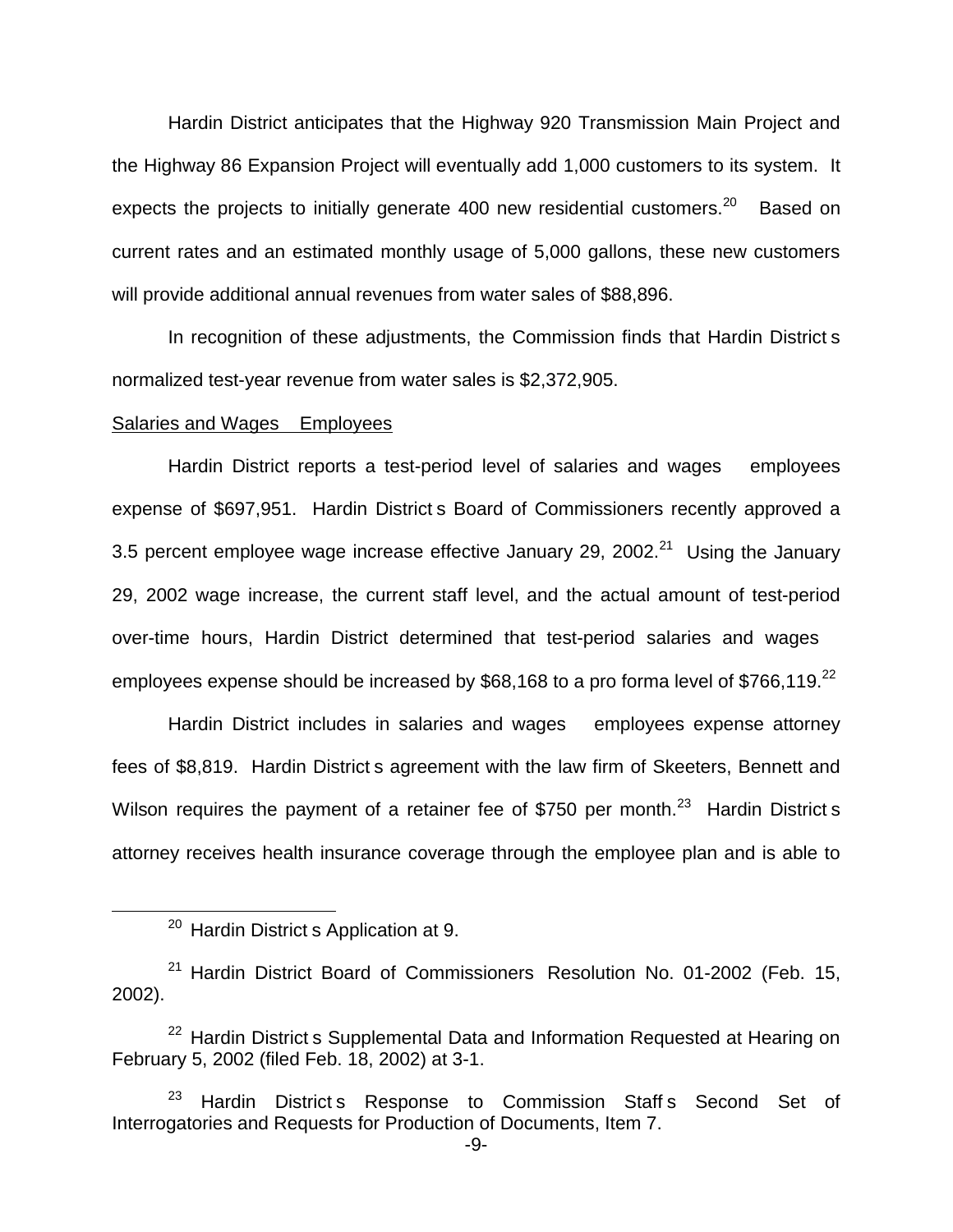make contributions to the pension fund. Health insurance and pension costs are deducted from the monthly retainer fee. Combining the pension contribution of  $$576<sup>24</sup>$ with the health insurance premium of  $$9.312^{25}$  results in a reduction to the retainer of \$9,888, which is \$888 above the annual retainer fee of \$9,000. The Commission finds that since Hardin District s attorney receives 100 percent of the retainer in employee benefits, the pro forma salaries and wages employees expense should be decreased by \$8,819.26

We further find that adjustments are required to reflect labor costs included in Hardin District s tap-on fee. This fee currently includes labor cost of \$375. All costs associated with the installation of a meter, including labor, are capital expenditures that should be removed from expenses and depreciated instead. Based upon the change in the number of Hardin District s residential customers during the test period from 8,080 to 8,085, $^{27}$  the Commission finds that 5 new meters were added during the test period. Over the next 10 years, Hardin District will add 100 new residential customers annually as a result of its proposed water main extension projects.<sup>28</sup> Multiplying the \$375 labor cost by 105 meters results in an annual capitalized labor cost of \$39,375.

<sup>&</sup>lt;sup>24</sup> \$9,000 (Annual Retainer) x 6.41% (Contribution Rate) = \$576.

 $25$  \$776 (Monthly Premium) x 12-Months = \$9,312.

 $26$  The retainer fee of \$9,000 is reflected in employee pension and benefits. It has been removed to ensure that Hardin District does not doubly recover this expense.

<sup>&</sup>lt;sup>27</sup> Annual Report of Hardin County Water District to the Public Service Commission For the Year Ended December 31, 2000 at 29.

<sup>&</sup>lt;sup>28</sup> Hardin District s Supplemental Data and Information Requested at Hearing on January 15, 2002 (filed Feb. 4, 2002) at H-1.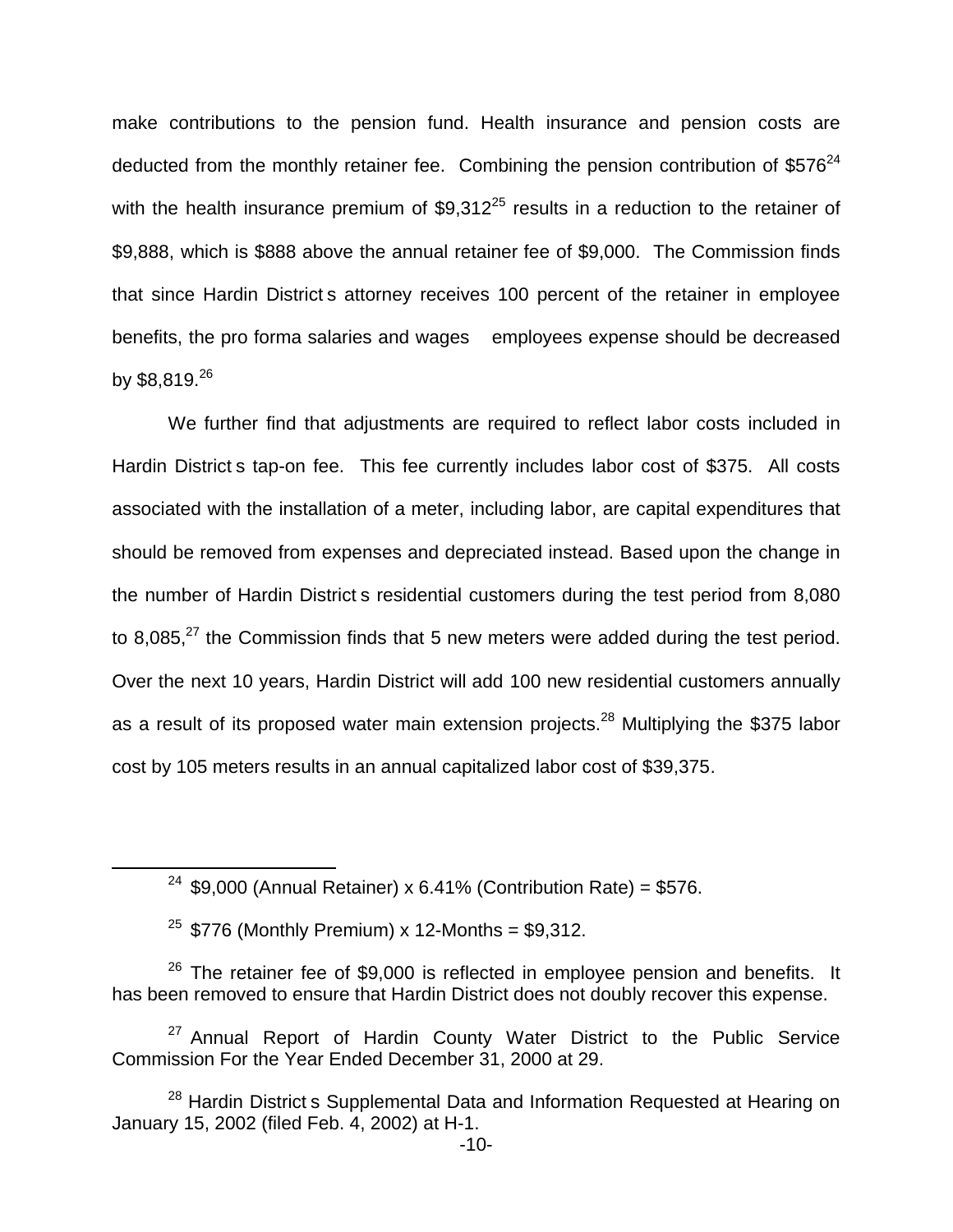Reducing Hardin District s pro forma salaries and wages employees expense by the \$8,819 retainer fee and capitalized labor of \$39,375 results in pro forma expense of \$717,925, an increase of \$19,974 above the actual test-period level. Accordingly, test-period salaries and wages employees expense has been increased by that amount.

#### Employee Pensions and Benefits

Hardin District provides its employees with health insurance, retirement, life insurance and a \$100 flexible monthly benefit.<sup>29</sup> It proposes to increase test-period employee pension and benefit expense of \$108,406 by \$141,469 for a pro forma level of \$249,875.

The Commission has determined a pro forma level of pension contribution and life insurance of \$49,118 and \$4,180, respectively. We obtained this level by first determining an insurance premium rate of 0.55 percent of employee annual salary. $30$ We determined pension contribution using Hardin District s employee pension contribution rate of 6.41 percent, $31$  which is in effect for the period of July 2001 through June 2002.

 $29$  This is a cafeteria plan option that allows the employee to select which benefit options (health insurance, dental insurance, or retirement plan) it is applied to.

 $30$  For a schedule of employee benefits, see Hardin District s Amended Application, Exhibit 20, Table 20-B. From this schedule, a ratio of life insurance premiums to total salaries can be determined. This ratio is:

 $$3,924$  (Life Premium)  $\div$  \$719,722 (Full-Time Staff Salaries) = 0.55%.

<sup>&</sup>lt;sup>31</sup> Hardin District s Response to Commission Staff s Second Set of Interrogatories and Requests for Production of Documents, Item 15.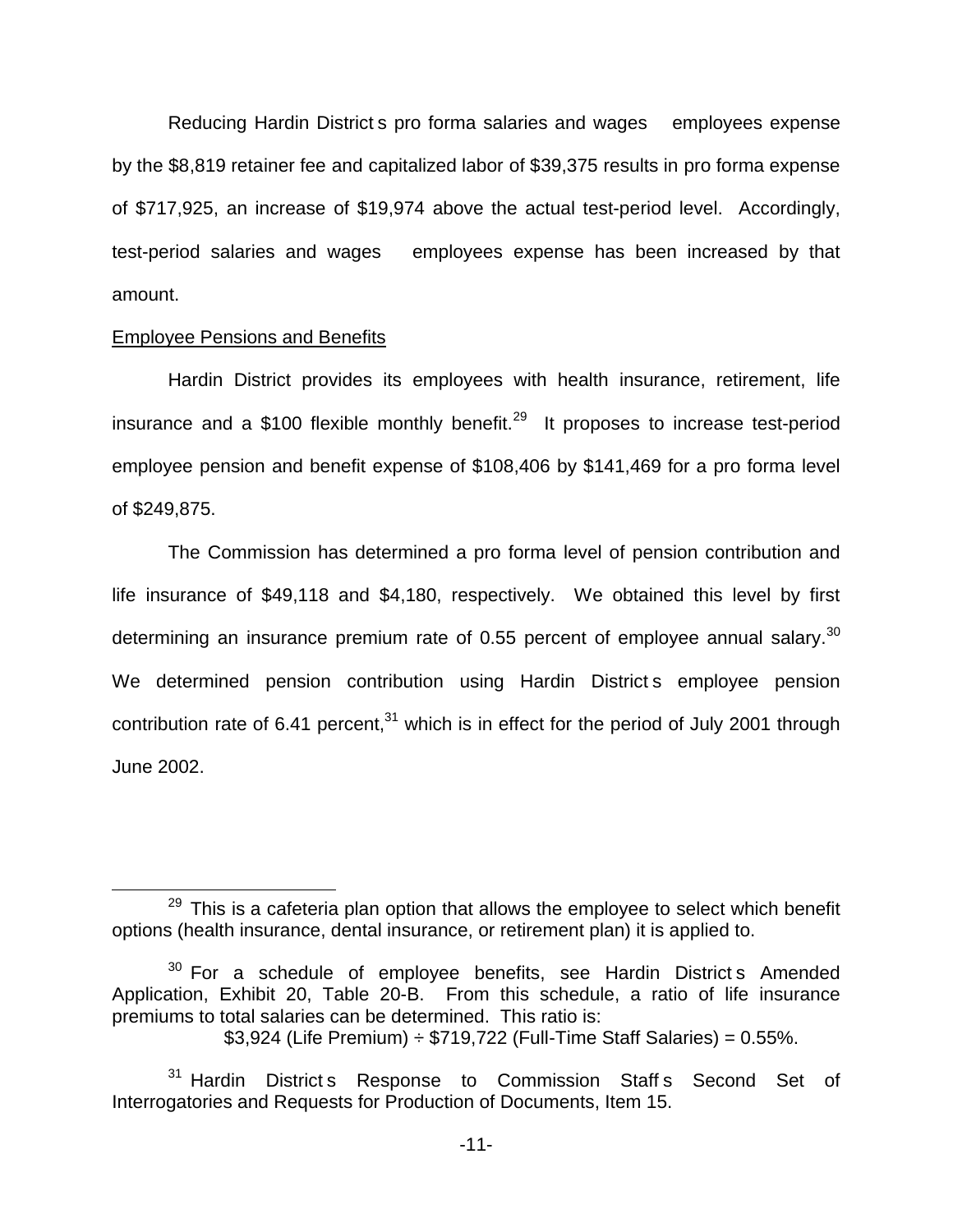In determining the pro forma level of Hardin District s health insurance premium, the Commission has allowed only the costs associated with the provision of single health insurance coverage.<sup>32</sup>

Hardin District currently provides family health insurance coverage for the members of its Board of Commissioners and its General Manager, but single coverage only for its remaining employees. Such distinctions between board officials and other district employees is contrary to law. See OAG 94-15 (Mar. 4, 1994). The Commission finds that the cost of family health insurance coverage must be eliminated and has calculated a pro forma level of health insurance premium of \$92,640.

Finally, the Commission has applied a \$100-per-month flex benefit to all eligible employees, including Commissioners, resulting in an annual cost of \$317,200.

#### Purchased Water

Hardin District proposes a pro forma level of purchased water expense of \$23,200, a decrease of \$161,457 from its test-period level of \$184,457 to reflect its need for its purchased water.<sup>33</sup> Hardin District has failed to produce any workpapers or calculations to support its pro forma adjustment.

The Commission notes that Hardin District No. 2 has discontinued purchases from Hardin District and 400 new residential customers will be added as a result of the two proposed construction projects. An increase or a decrease in water sales will have a corresponding impact on the amount of water produced and purchased.

 $32$  The attorney s health insurance premium has been reduced by the amount that the health insurance and pension contribution exceeds the \$9,000 annual retainer.

<sup>&</sup>lt;sup>33</sup> Hardin District s Supplemental Data and Information Requested at Hearing on February 5, 2002 (February 18, 2002) at 3-1.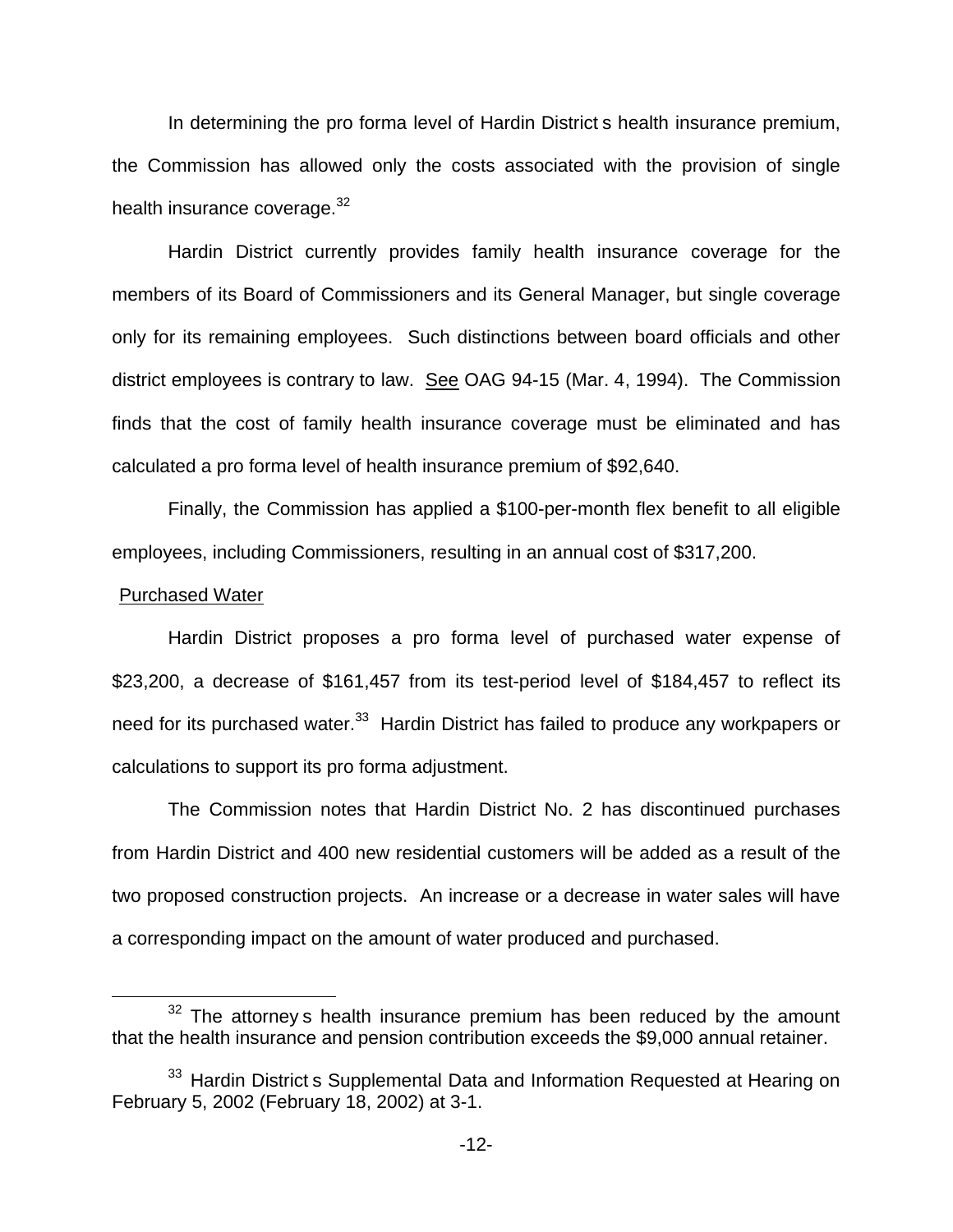Using test-period line loss of 9.319 percent, the amount of water sold to Hardin District No. 2 of 92,857,000 gallons and water sales for the 400 new customers of 24,000,000 gallons, the Commission determined that Hardin District will experience a net decrease in water purchases of 75,933,200 gallons. Multiplying the decrease in water purchases by the average test-period water cost of  $$0.86376<sup>34</sup>$  per 1,000 gallons results in a decrease in purchased water of \$65,588. Accordingly, purchased water expense has been decreased by that amount.

#### Purchased Power

Hardin District proposes to reduce test-period purchased power expense of \$200,368 to \$117,492, a decrease of \$82,876. Hardin District explains that its adjustment assumes a decrease in pumping energy costs, but it failed to provide documentation to support its proposed adjustment.<sup>35</sup>

In its 2000 Annual Report, Hardin District reports that \$78,555 of its test-period electricity expense is for the transmission and distribution of water. Electricity cost incurred for pumping will vary depending on the amount of water produced and purchased. A decrease of 75,933,200 gallons of water purchased will have a corresponding impact on the variable electricity costs.

Dividing the \$78,555 of electricity cost incurred for pumping by test-period water produced and purchased of 960,505,000 gallons,<sup>36</sup> results in a variable rate of electricity

 $34$  2000 Annual Report, \$184,657 (Purchased Water)  $\div$  213,782.000 (Water Purchases Gallons) = \$0.86376 per 1,000 Gallons.

 $35$   $1d.$ 

<sup>&</sup>lt;sup>36</sup> Annual Report of Hardin County Water District No. 1 to the Public Service Commission for Year Ending December 31, 2001 at 31.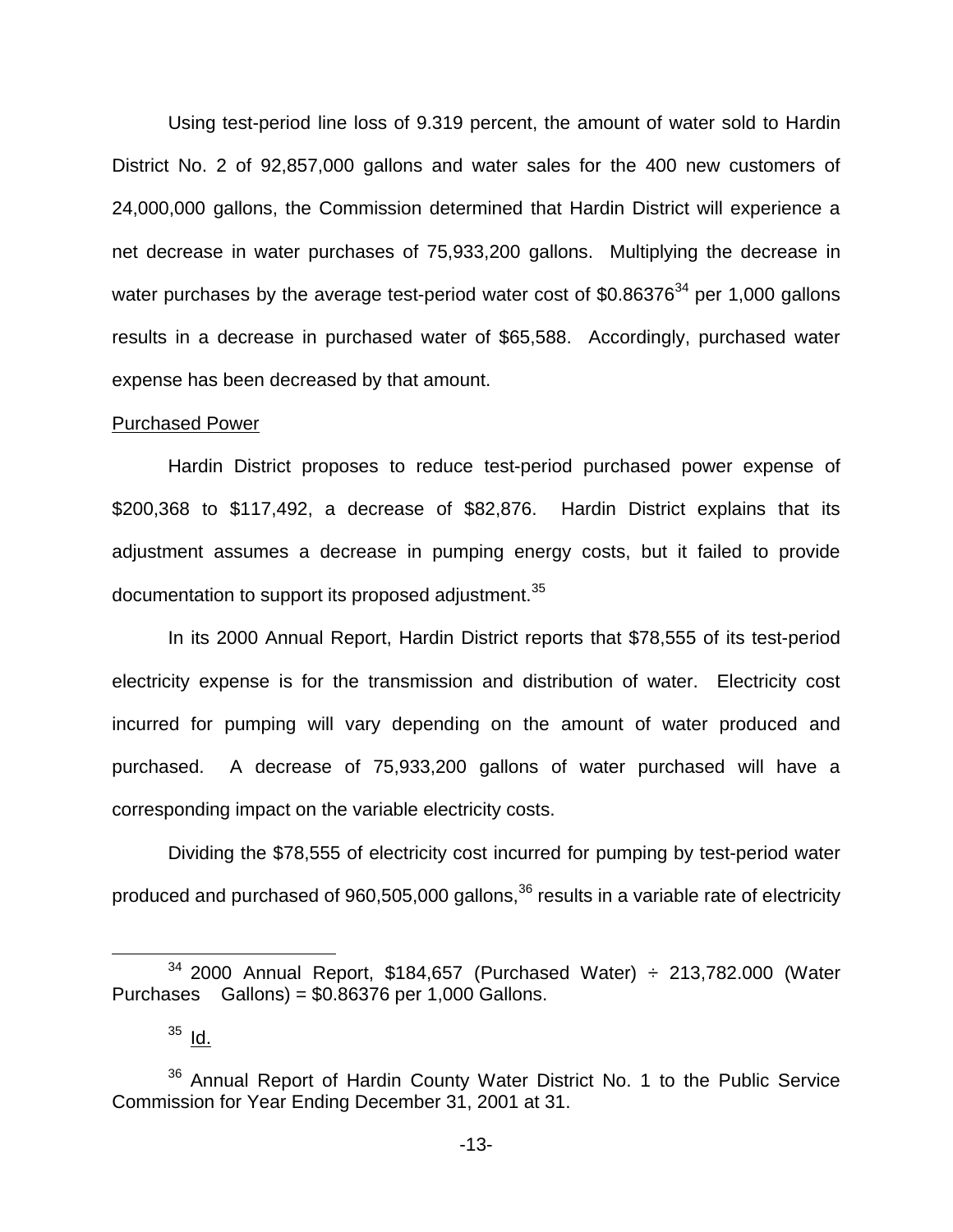of \$0.081785 per 1,000 gallons. Applying the variable electricity rate to the decrease in water purchases, the Commission calculates a pro forma decrease in purchased power of  $$6.210.<sup>37</sup>$ 

## Materials and Supplies

Hardin District proposed to reduce its test-period materials and supplies expense of \$131,694 by \$43,826 to a pro forma level of \$87,868. In describing its adjustment, Hardin District states that the proposed adjustment includes \$25,000 of rate funded equipment.<sup>38</sup> Hardin District described this equipment as replacement equipment or small capital items, treatment plant instruments.<sup>39</sup> Hardin District s proposed adjustment represents the average that the Board of Commissioners has approved in the past.<sup>40</sup>

Hardin District provided a schedule and supporting invoices of the items exceeding \$500 that were recorded in Account No. 620 Materials and Supplies.<sup>41</sup> After reviewing Hardin District s schedule and invoices, the Commission finds that Hardin District had expensed the following capital expenditures:

| Chemical Feed Pump         | 878.  |
|----------------------------|-------|
| <b>Turbidity Analyzer</b>  | 1,050 |
| Low-Range Turbidity Sensor | 945   |

<sup>37</sup> \$0.081785 (Variable Rate of Electricity) x 75,933.2 (Decrease in Water Purchases) =  $$6,210$ .

<sup>38</sup> Page 3-1, Revised Exhibit 11-1, filed February 18, 2002.

 $39$  Transcript of Evidence (T.E.) January 15, 2002 Hearing, at 80.

 $40$  Id.

<sup>41</sup> Hardin District s Response to Commission Staff s First Set of Interrogatories and Requests for Production of Documents to Hardin County Water District No. 1, released November 16, 2001, Response to Item 26.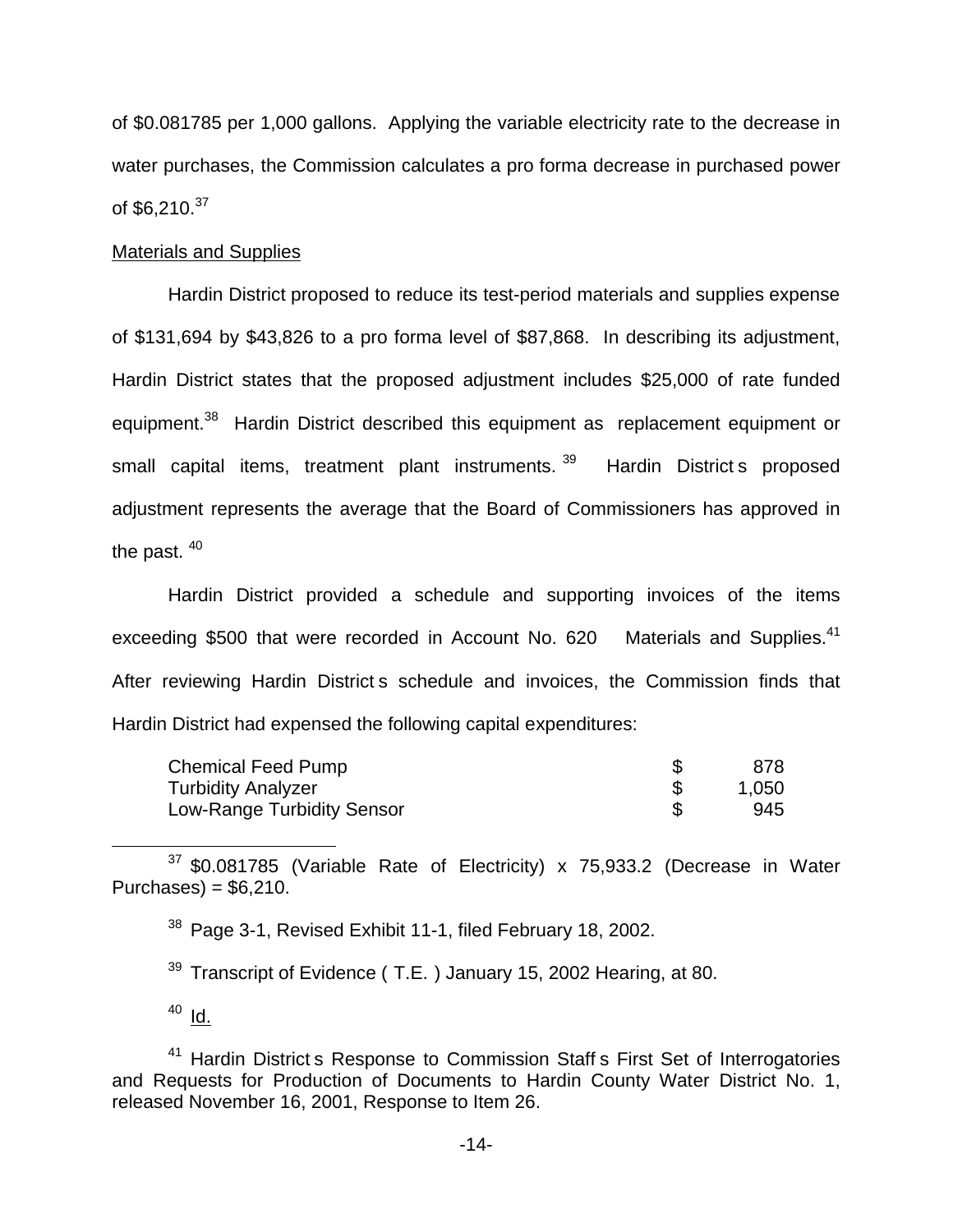| 5/8 x 3/4 Sensus Meters                 |   | 9,120 |
|-----------------------------------------|---|-------|
| 2 Sensus Meters                         | S | 820   |
| Siding and Gutter Ft. Knox Pump Station |   | 951   |
| Chop saw                                |   | 919   |
| 8 Propeller Meter                       | S | 1.219 |
| 20 Meter Boxes & Lids                   |   | 709   |

Hardin District explains that the meters were expensed because they were placed in service within 30 to 60 days of being purchased. The remaining items were either the repair or replacement of an existing asset and did not require a retirement or re-capitalization of the same asset. $42$ 

The correct accounting treatment is to depreciate all capital expenditures over their estimated useful lives. Therefore, materials and supplies expense has been reduced by \$16,611 to eliminate the capital expenditures from Hardin District s testperiod operating expenses. A provision for the recovery of these capital expenditures is included in the depreciation expense adjustment.

## Insurance General Liability

Hardin District proposes a pro forma level of insurance general liability expense of \$37,640, an increase of \$2,997 above its test-period level of \$34,643.<sup>43</sup> Hardin District provided a schedule of its 2001 and 2002 general liability insurance.<sup>44</sup> This schedule shows that the pro forma level of this expense is \$39,906.<sup>45</sup> which is \$2,266

<sup>&</sup>lt;sup>42</sup> Paragraph B of the information filed February 18, 2002.

<sup>&</sup>lt;sup>43</sup> Page 3-1; Revised Exhibit 11-1; filed February 18, 2002.

<sup>&</sup>lt;sup>44</sup> Hardin District s Response to Commission Staff s First Set of Interrogatories and Requests for Production of Documents to Hardin County Water District No. 1, Item 27.

 $45$  \$507 (Encroachment Bond) + \$1,842 (Crime Bond) + \$1,798 (Flood Insurance) +  $$35,759$  (General Liability and Auto) =  $$39,906$ .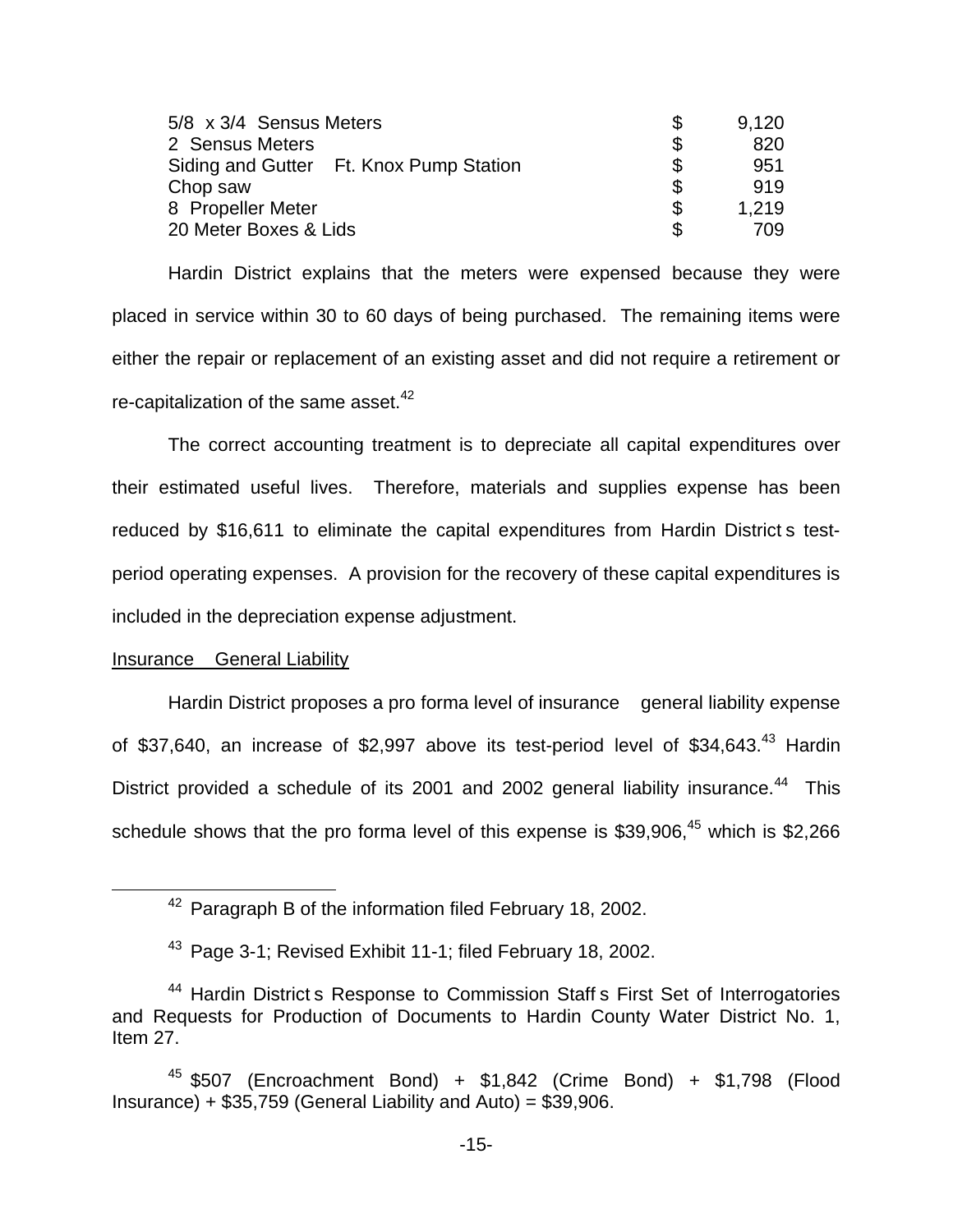above Hardin District s proposed level. A Hardin District witness testified that the \$39,906 pro forma level is reasonable.<sup>46</sup> Accordingly, insurance general liability has been increased by \$5,263 to reflect the pro forma level of \$39,906.

## Insurance Workers Compensation

Hardin District proposes to reduce test-period insurance Workers Compensation expense of \$9,716 by  $$881<sup>47</sup>$  Hardin District fails to provide any explanation or documentation to support its pro forma adjustment.

Workers Compensation premiums are dependent upon salaries and wages. Therefore, granting a wage rate increase will have a corresponding change in the Workers Compensation premium. Using the total pro forma payroll and the Workers Compensation rates that are effective for the period of July 1, 2001 to July 1, 2002,<sup>48</sup> the Commission calculated a pro forma level of Workers Compensation insurance of \$11,598, \$1,882 above the test-period level. Accordingly, the insurance Workers Compensation expense has been increased by \$1,882.

#### **Miscellaneous**

Hardin District proposed to increase test-period miscellaneous expense of \$90,379 by \$42,401 to a pro forma level of \$132,780.<sup>49</sup> Hardin District failed to provide any workpaper or a calculation to support this adjustment, but did provide a portion of its

<sup>46</sup> T.E. at 81.

<sup>47</sup> Page 3-1; Revised Exhibit 11-1; filed February 18, 2002.

<sup>&</sup>lt;sup>48</sup> Hardin District s Response to Commission Staff s Second Set of Interrogatories and Requests for Production of Documents to Hardin County Water District No. 1, Item 20.

<sup>&</sup>lt;sup>49</sup> Hardin District s Supplemental Data and Information Requested at Hearing on February 5, 2002 (filed Feb. 18, 2002) at 3-1.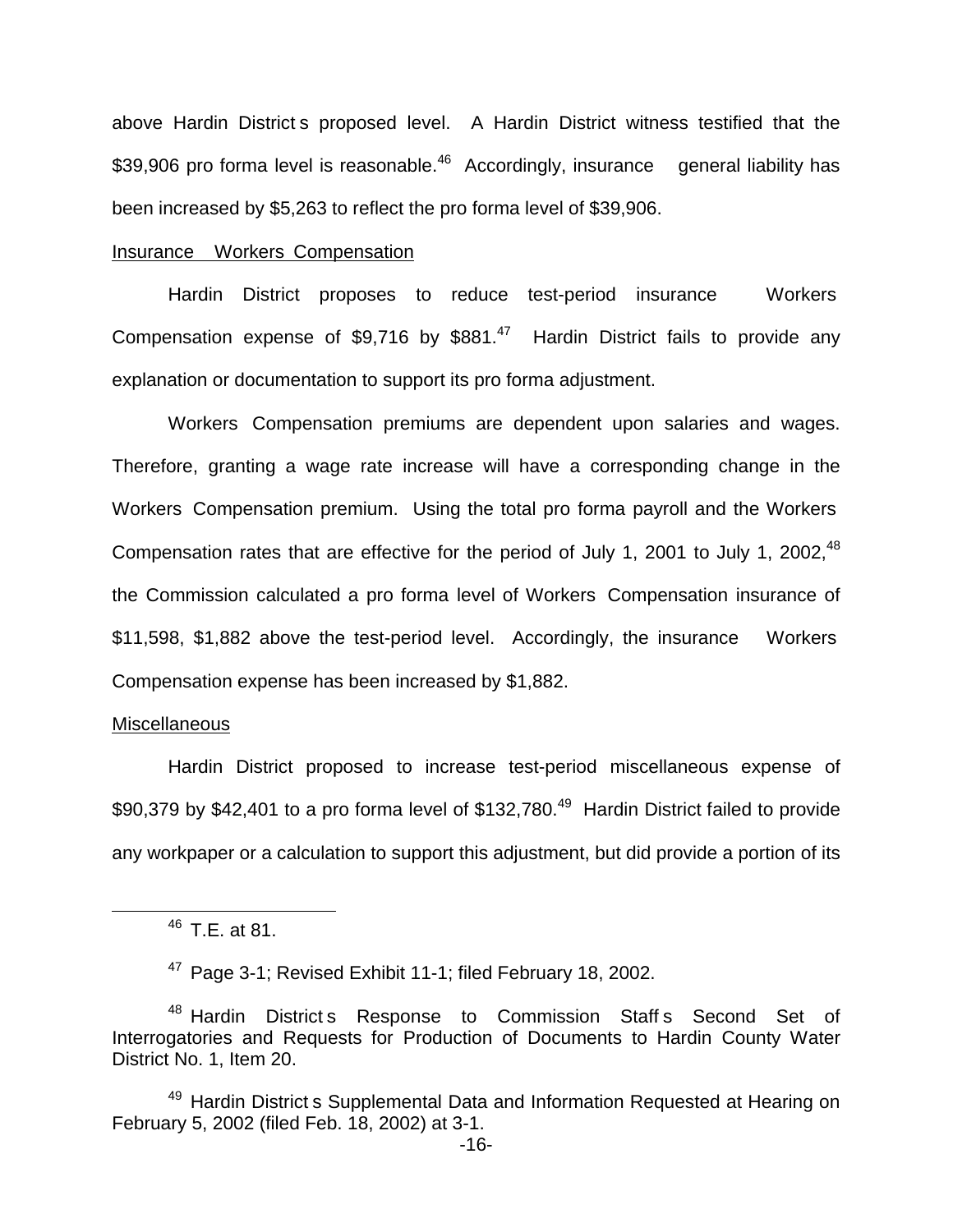payable journal report to support the test-period level of miscellaneous expense. In reviewing this journal, Hardin District identified \$2,564 of expenses that should be excluded for rate-making purposes.<sup>50</sup> During the hearing, Commission Staff noted an additional \$4,768 in donations and advertising costs that should likewise be excluded. Mr. Bruce testified that the water district did not oppose removing those costs from testperiod operating expenses.<sup>51</sup> Therefore, miscellaneous expense has been reduced by \$7,332.

We note our concern over the water district s use of its funds as demonstrated by these miscellaneous expenses. For example, Hardin District donated \$500 to Radcliff-Vine Grove Community Leadership Program.<sup>52</sup> It donated \$1,000 to the North Hardin Hope Foundation and \$150 to the Association of the United States Army. Such donations involve expenditures inconsistent with the statutory purpose of a water district, and thus cannot be lawfully made. OAG 92-43 (Mar. 19, 1992). We further find little need or use for approximately \$1,400 in test year advertising expenses that are nothing more than thinly veiled donations.

## Abandoned Pump Station

In its annual operating cost impact analysis of the Highway 920 and 86 County Expansion Projects, Hardin District estimates a reduction of \$36,430 in operating

<sup>50</sup> Page L-9, Table 11-1, Calculation of Debt Service Coverage & Net Income, filed February 18, 2002.

 $51$  T.E. at 107.

<sup>&</sup>lt;sup>52</sup> Coincidentally, Hardin District s General Manager is the program s founder and chairman of its Board of Trustees.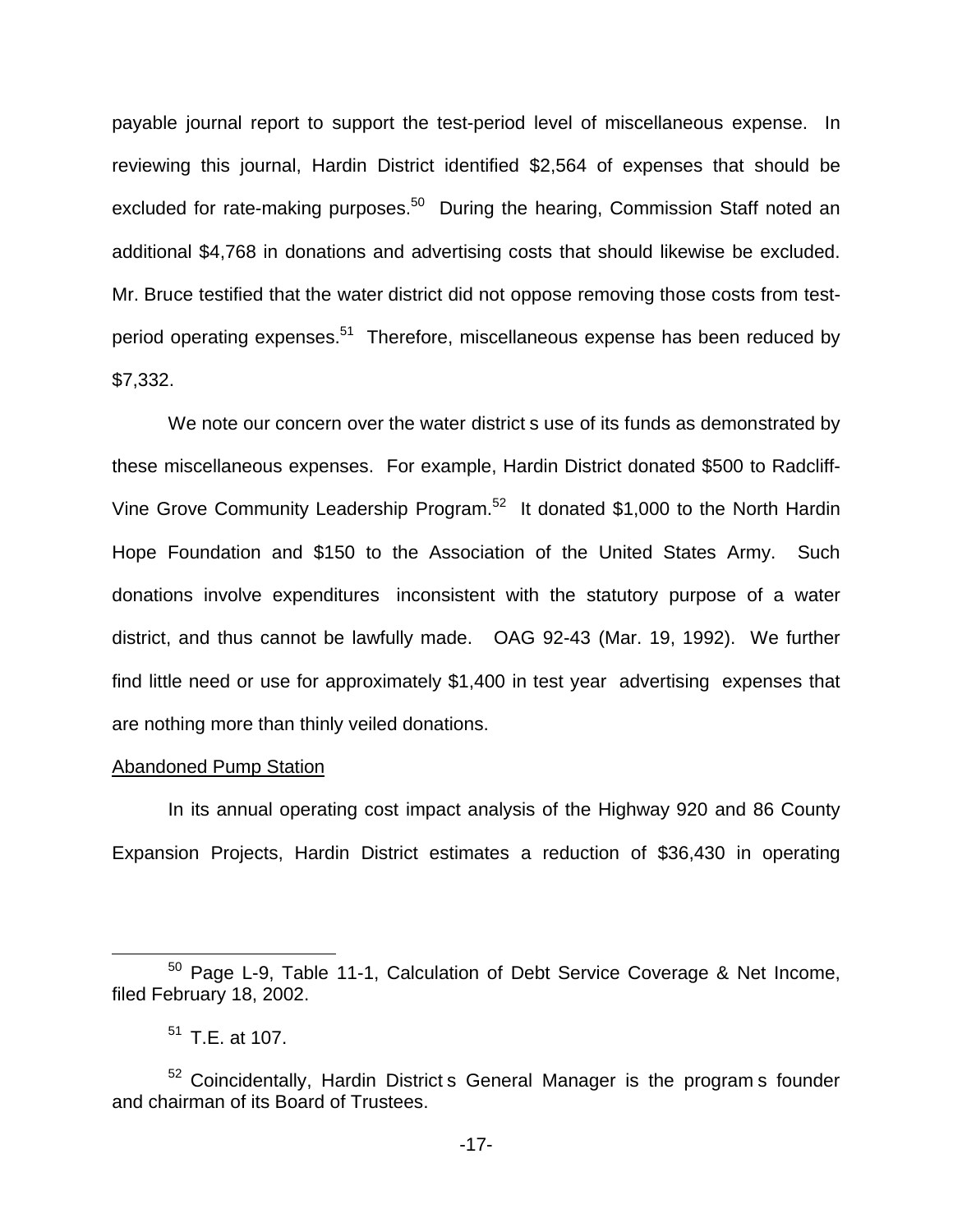expenses when the 1882 pump station is abandoned.<sup>53</sup> The abandonment of the pump station will occur when the construction projects are completed; therefore, an adjustment to reflect this impact on test-period operating expenses meets the criteria of known and measurable. Therefore, the Commission accepts Hardin District s pro forma adjustment.

# Depreciation Expense

Hardin District proposes a pro forma level of depreciation expense of \$582,257,<sup>54</sup> an increase of \$78,620 above its test-period level of \$503,637. This adjustment reflects Hardin District s estimate of the effects on depreciation of the assets added and scrapped as a result of the proposed construction project.<sup>55</sup>

Hardin District filed a copy of its depreciation schedule for the calendar year ending December 31, 2001. This schedule shows that Hardin District s annual depreciation expense is \$509,683. The Commission has increased test-period depreciation expense by \$125,185 to a pro forma level of \$628,822 as follows:

|                                    |    |             | Depreciation |                |
|------------------------------------|----|-------------|--------------|----------------|
| Item                               |    | Expenditure | Life         | <b>Expense</b> |
| <b>Annual Depreciation Expense</b> |    |             |              | \$<br>509,682  |
| <b>Capitalized Labor</b>           | \$ | 39,375      | 30 Years     | 1,313          |
| <b>Chemical Feed Pump</b>          | \$ | 878         | 3 Years      | 293            |
| <b>Turbidity Analyzer</b>          | \$ | 1,050       | 3 Years      | 350            |
| <b>Low-Range Turbidity Sensor</b>  | \$ | 945         | 3 Years      | 315            |
| 5/8 x 3/4 Sensus Meters            | \$ | 9,120       | 30 Years     | 304            |
| 2 Sensus Meters                    | S  | 820         | 30 Years     | 27             |
| <b>Siding and Gutter</b>           |    |             |              |                |
| Ft. Knox Pump Station              | \$ | 951         | 3 years      | 317            |
|                                    |    |             |              |                |

<sup>53</sup> Page H-1, Revised Exhibit 7, filed February 18, 2002.

<sup>54</sup> Page 3-1; Revised Exhibit 11-1; filed February 18, 2002.

<sup>55</sup> Commission Staff s First Set of Interrogatories and Requests for Production of Documents to Hardin County Water District No. 1, released November 16, 2001, Response to Item 11(a).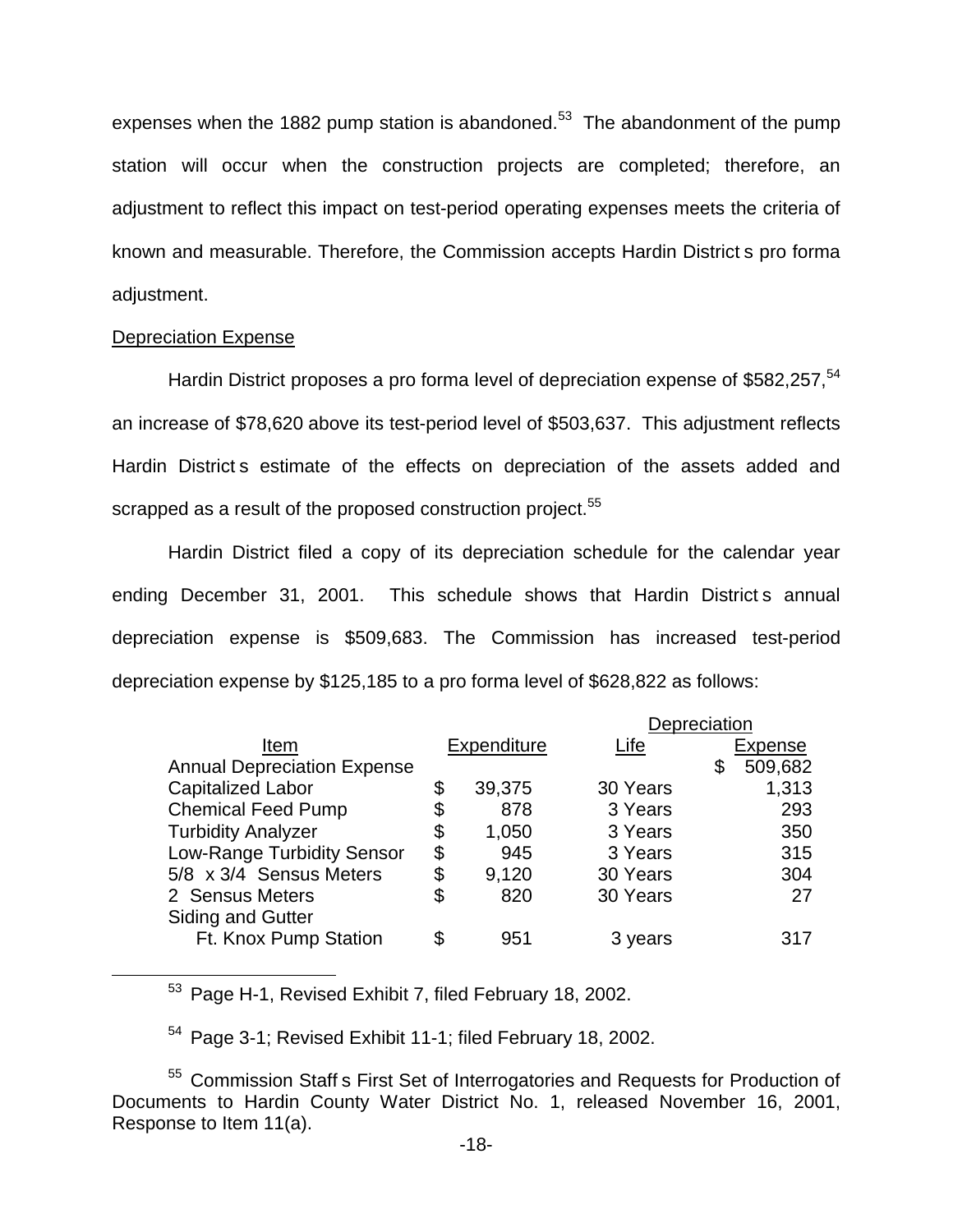| Chop saw                                                       | 919         | 3 Years  | 306                |
|----------------------------------------------------------------|-------------|----------|--------------------|
| 8 Propeller Meter                                              | 1,219       | 30 years | 41                 |
| 20 Meter Boxes & Lids                                          | \$<br>709   | 30 years | 24                 |
| <b>Proposed Construction</b><br>Pro Forma Depreciation Expense | \$4,634,005 | 40 years | 115,850<br>628,822 |

#### Amortization Expense

Hardin District submitted invoices showing the following expenses to prosecute this current proceeding:

| Black & Veatch | \$23,998  |
|----------------|-----------|
| Attorney Fee   | \$ 12,291 |
| Transcript     | 206       |

The invoice from Black & Veatch was for assistance to prepare Hardin District s cost-of-service study. At the hearing Mr. Bruce testified that the Black & Veatch consultants played no role in preparing the application and failed to make any firm recommendations.<sup>56</sup> Mr. Gallagher of Black & Veatch testified that he did not review revenue requirements and that the study provided to Hardin District was for illustrative purposes only.<sup>57</sup>

The Commission is unable to determine the extent of work that Black & Veatch performed for the \$23,980 billed. Given that Black & Veatch did not perform any allocation of expenses and submitted no rate study to Hardin District, we find that expenses associated with the rate study are unreasonable. We further find that only the Black & Veatch expense that should be allowed for rate-making purposes is the witness fee of \$5,120. Hardin District has proposed to amortize rate case expense over a 3-

<sup>56</sup> T. E. at 109,110.

<sup>&</sup>lt;sup>57</sup> No completed study ever was submitted.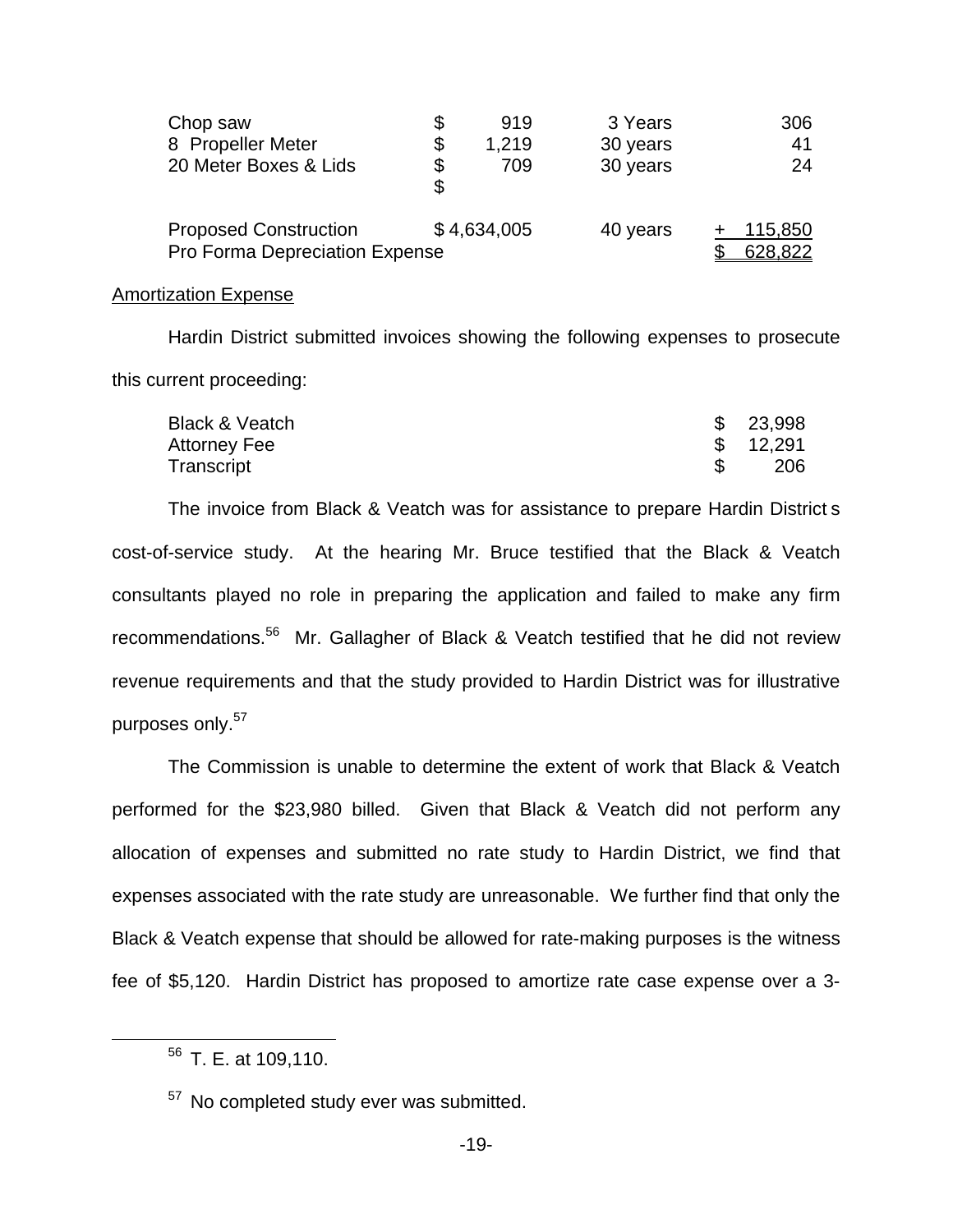year period, which the Commission finds is reasonable. Therefore, operating expenses have been increased by \$5,873 to reflect amortizing allowable rate case cost of \$17,617 over 3 years.

# Taxes Other Than Income Tax

Hardin District proposes to increase taxes other than income tax expense of \$57,971 by \$10,000 for a pro forma level of \$67,971. This adjustment reflects the increase in the city of Radcliff franchise fee.<sup>58</sup> Hardin District is acting as a collection agent on behalf of the city of Radcliff, in that every dollar collected is given to the city. Since pro forma operating revenues do not include the collection of the fee, the payment of the fee to the city of Radcliff should not be included as an operating expense.

During the test period Hardin District reported payroll taxes of \$65,011.<sup>59</sup> Payroll taxes are dependent upon salaries and wages, if a wage increase is granted then there is a corresponding impact to the payroll tax expense. Using the pro forma payroll and the appropriate payroll tax rates, the Commission calculated a pro forma level of payroll tax expense of \$65,011, \$13,054 above the test-period level. Accordingly, taxes other than income tax expense has been increased by that \$13,054.

The Commission after considering the pro forma adjustments found reasonable herein, has determined that Hardin District s pro forma operations would be as follows:

<sup>58</sup> Hardin District s Response to Commission Staff s First Set of Interrogatories and Requests for Production of Documents to Hardin County Water District No. 1, Item 11(a).

<sup>59 2000</sup> Annual Report.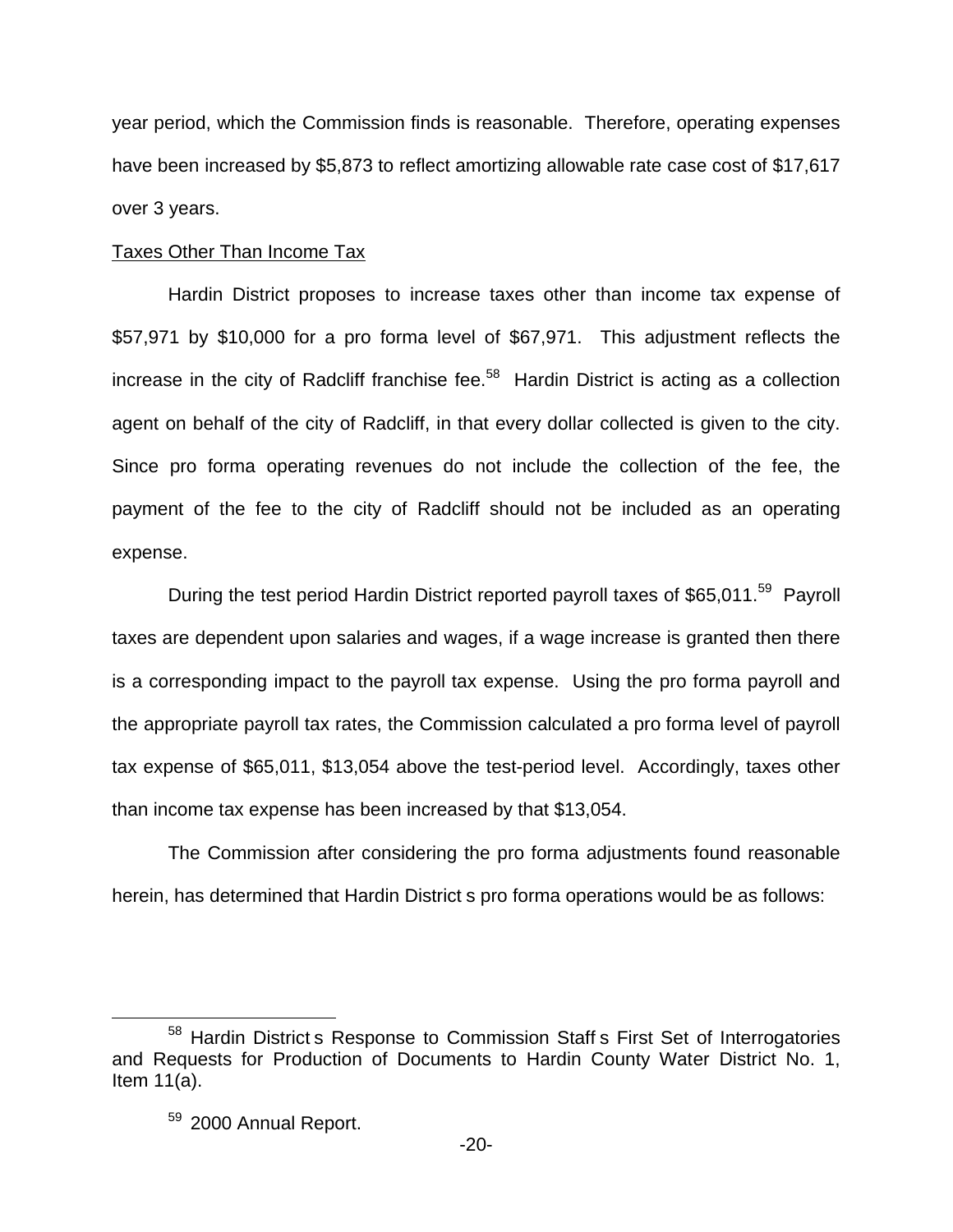|                                                                                                   | <b>Test-Period</b><br>Operations               | Pro Forma<br>Adjustments           | Pro Forma<br><b>Operations</b>                 |
|---------------------------------------------------------------------------------------------------|------------------------------------------------|------------------------------------|------------------------------------------------|
| <b>Operating Revenues</b><br><b>Operating Expenses</b><br>Net Operating Income<br>Interest Income | \$2,708,219<br>2,301,118<br>407,101<br>213,976 | 49,670)<br>113,792<br>\$(163, 462) | \$2,658,549<br>2,414,910<br>243,639<br>213,976 |
| Income Available<br>for Debt Service                                                              |                                                | 163.462)                           | 457,615                                        |

#### REVENUE REQUIREMENT DETERMINATION

Hardin District proposes to finance its proposed construction project with a \$4,510,000 variable rate bond issuance. The proposed bonds will have a 20-year term. Hardin District uses the 10-year average annual interest rate of 4.5 percent per annum to calculate its amortization schedule. The 3-year average debt service for Hardin District s parity debt, which requires a 1.2x debt service coverage, is \$859,350. The 3-year average debt services for Hardin District s existing and proposed variable rate bonds is \$214,127 and \$222,008, respectively.

Hardin District determined that its requested pro forma operations would support a revenue requirement from water sales of \$2,947,317. The Commission has determined that Hardin District would justify a revenue requirement from water sales of \$2,747,950 to \$3,382,645 as follows:

|                                                  | <b>Revenue Requirement</b> |               |    |           |
|--------------------------------------------------|----------------------------|---------------|----|-----------|
|                                                  |                            | Range         |    |           |
| 3-Year Average Debt Service Parity Debt          | \$                         | 859,350       | \$ | 859,350   |
| Multiplied by: Debt Service Coverage             |                            | 1.2           |    | 1.2       |
| Debt Service Coverage - Parity Debt              | \$                         | 1,031,220     | \$ | 1,031,220 |
| Add: 3-Year Average Debt Service - Existing VRDB |                            | 214,127       |    | 214,127   |
| 3-Year Average Debt Service - Proposed VRDB      |                            | 222,008       |    | 222,008   |
| Required Income Available for Debt Service       | \$                         | 1,467,355     | \$ | 1,467,355 |
| <b>Add: Operating Expenses</b>                   |                            | 1,709,190     |    | 1,709,190 |
| Depreciation                                     |                            | $\mathcal{L}$ |    | 628,822   |
| Amortization                                     |                            | O             |    | 5,873     |
| <b>Taxes Other Than Income</b>                   |                            | 71,025        |    | 71,025    |
| <b>Total Revenue Requirement</b>                 | S                          | 3,247,570     |    | 3,882,265 |

-21-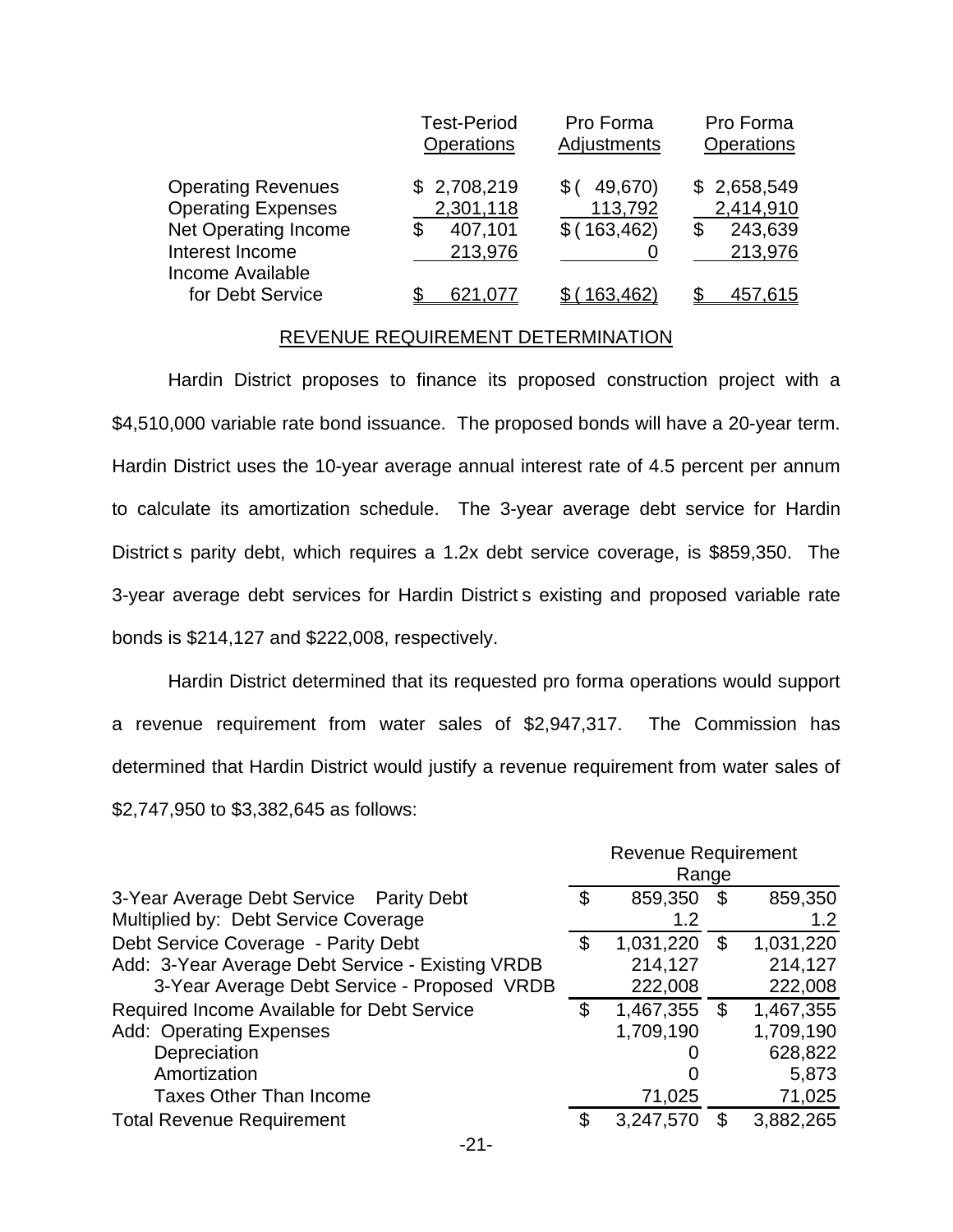| <b>Revenue Requirement Water Sales &amp; Surcharge</b> | <b>S</b> | 2.747.950      | - \$ | 3,382,645 |
|--------------------------------------------------------|----------|----------------|------|-----------|
| Less: Other Operating Revenues                         |          | 285,644        |      | 285,644   |
| <b>Revenue Requirement from Operations</b>             |          | $3,033,594$ \$ |      | 3,668,289 |
| Less: Interest Income                                  |          | 213,976        |      | 213,976   |

Hardin District s Board of Commissioners made a management decision to request rates that meet the debt service requirements but do not totally fund depreciation. $60$  Because of the removal of depreciation associated with missing assets, Hardin District requests that 80 percent of its depreciation be included in rates. By including all depreciation expense, the Commission arrived at its revenue requirement from water sales of \$3,382,645, which is \$435,328 above the amount requested by Hardin District. Reducing the depreciation expense to 80 percent results in a revenue requirement from water sales of  $$3,256,881<sup>61</sup>$  which is \$309,564 above the amount requested by Hardin District. Upon reviewing the financial information contained herein, if Hardin District deems that its requested revenue is insufficient, then Hardin District may apply for rehearing to revise its requested revenue requirement.

Hardin District s requested revenue requirement from water sales will allow the water district to meet its adjusted test-period operating expenses, the minimum debt service requirements of its long-term debt instruments, and partially fund depreciation expense. Therefore, the Commission finds that Hardin District should be allowed to increase its rates to generate the requested revenue requirement from water sales of \$2,947,317.

 $60$  Hardin District s Amended Application, Exhibit at 1-2.

 $61$  \$3,382,645 (revenue requirement) - [\$628,822 (pro forma depreciation) x 20%]  $=$  \$3,256,881.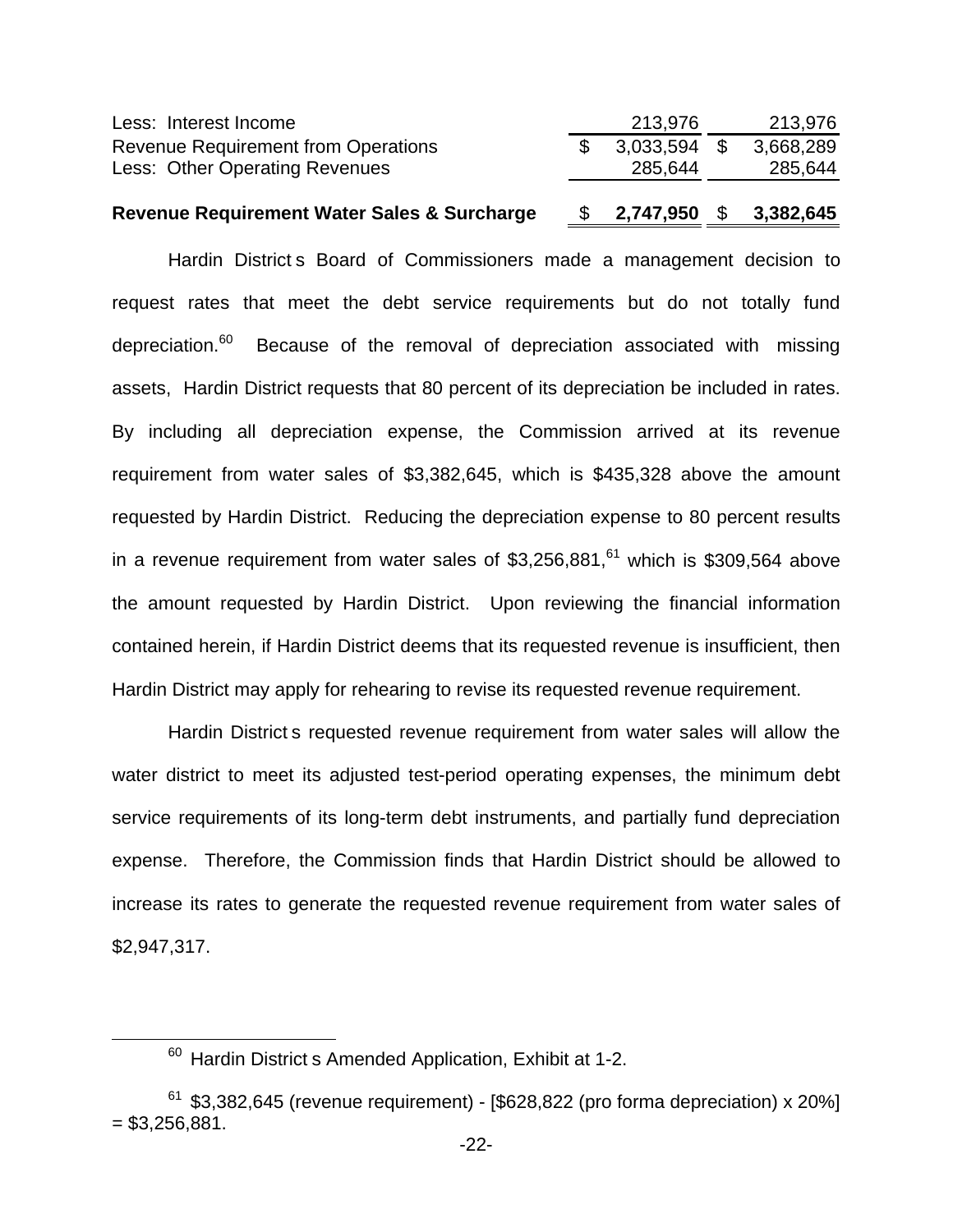#### COUNTY EXPANSION SURCHARGE

Hardin District proposes to assess a monthly surcharge of \$9.01 upon all persons who are served through facilities constructed as part of the Highway 920 Transmission Main Project and the Highway 86 Expansion Project. This surcharge is intended to recover directly from these persons a portion of the debt service and operating costs directly attributed to the construction and operation of these facilities. It would remain in effect until it has recovered \$2,163,320 in proceeds. The amount of the proposed surcharge would be recalculated annually to reflect the number of customers and actual surcharge receipts.

Hardin District argues the surcharge is appropriate because of the unique nature of its current operations and the nature of the area that the Highway 920 Transmission Main Project and the Highway 86 Expansion Projects will serve. It notes that its current service area, which primarily covers the city of Radcliff, Kentucky, is predominantly urban and has a relatively high customer density. The area that the new construction projects will serve is primarily rural with a lower customer density. With this lower customer density, there are fewer customers to spread the cost of the expansion and thus a higher per capita cost to provide service. Without the surcharge, Hardin District argues, the rates of Hardin District s current urban customers must be increased to cover the cost of facilities that will provide them few benefits. Equity and fairness, Hardin District contends, require the assessment of the surcharge.<sup>62</sup>

Opposing the proposed surcharge, the AG argues that the Commission lacks the legal authority to authorize such surcharges. He argues that the Commission is a

<sup>&</sup>lt;sup>62</sup> Hardin District s Response to Commission Staff s Second Set of Interrogatories and Requests for Production of Documents, Item 36.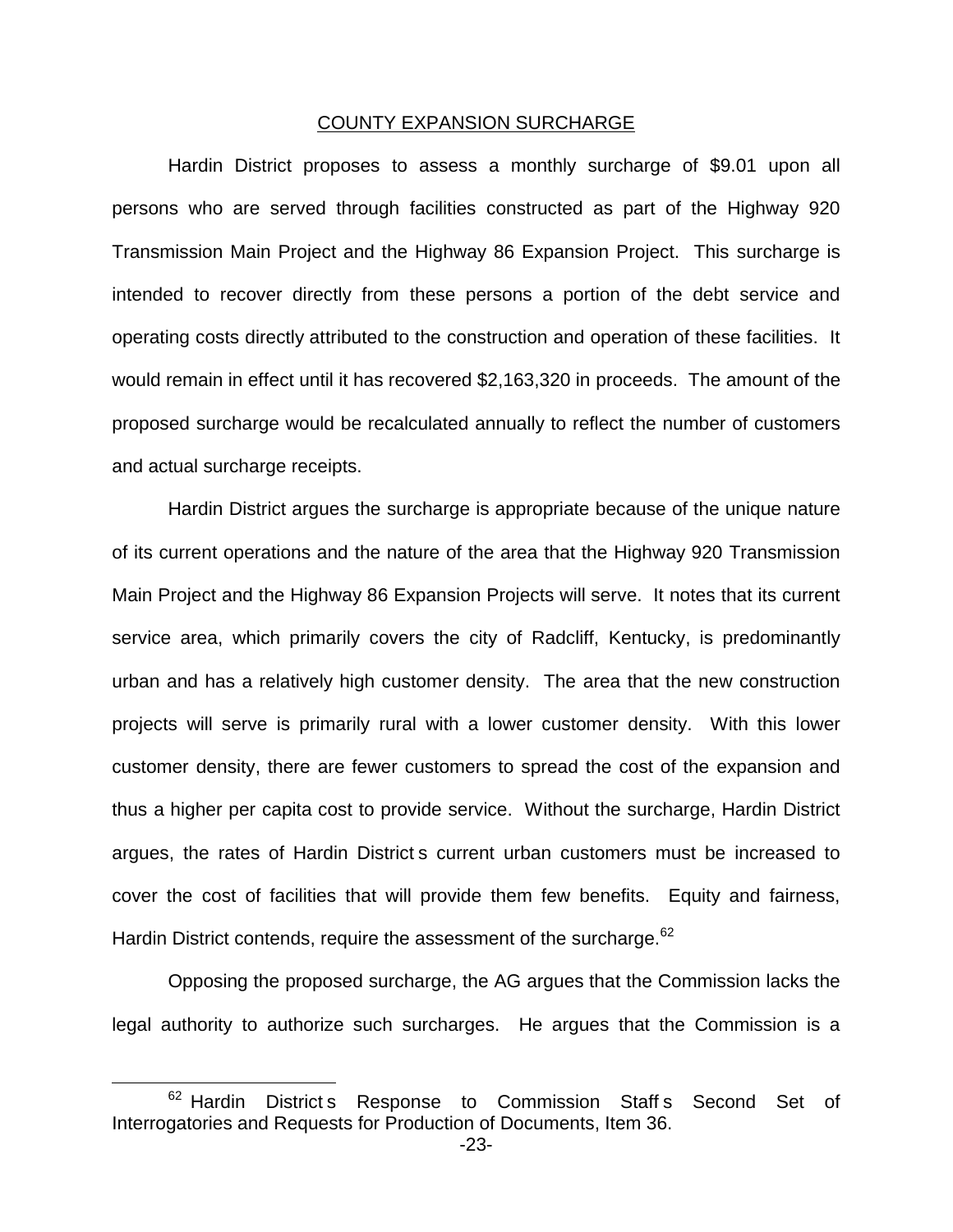creature of statute and therefore our powers are limited to those expressly set forth in statute. While noting that the General Assembly has authorized the use of different types of surcharges, it has not authorized the assessment of any surcharge designed to allocate the cost of system development. In the absence of such expressed authority, the Commission is without power to establish such charges.

The Commission finds no merit in this argument. KRS 278.040 grants broad authority to us to establish rates. It is the final result of our use of this authority that determines whether we have acted within the scope of our authority. See National-Southwire Aluminum Co. v. Big Rivers Electric Corporation, Ky.App., 785 S.W.2d 503, 516 ( the PSC has many appropriate rate-making methodologies available to it, and it must have some discretion in choosing the best one for each situation. . . . [W]e must look more to whether the result is fair, just and reasonable rather than at the particular methodology used to reach the result. ) (citation omitted).

We also find no merit to the argument that the enactment of statutes authorizing the assessment of specific types of surcharges $63$  limits the Commission s authority to establish other types. These statutes do not expressly limit the Commission s authority to engage in new and more effective rate design, but merely establish a utility s right to assess a surcharge under tightly controlled conditions.

While the Commission may authorize the assessment of the proposed County Expansion Surcharge, we find the proposed surcharge is not appropriate under the facts of this case and should be denied. The proposed construction projects will benefit all customers regardless of location.

<sup>63</sup> See, e.g., KRS 74.395; KRS 278.183.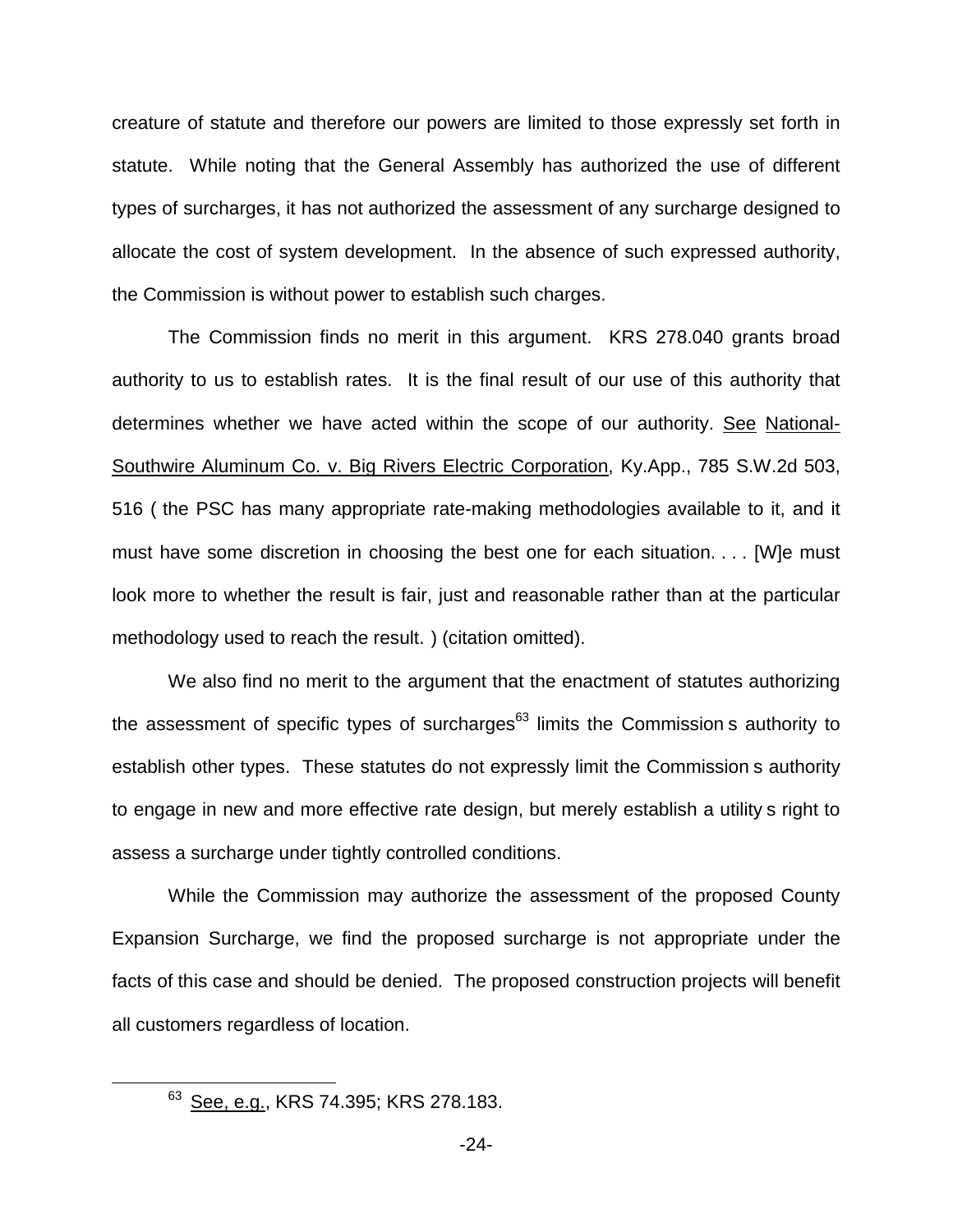While the Commission may authorize the assessment of the proposed County Expansion Surcharge, we find the proposed surcharge is not appropriate under the facts of this case and should be denied. The proposed construction projects will benefit all customers regardless of location. The construction of the proposed projects will result in \$30,000 annually in energy costs. It will enable the water district to increase its own water treatment capacity from the Pirtle Water Treatment Plant and thus save approximately \$50,000 annually in decreased purchases from Fort Knox. By reducing water pressure on older water mains from the Pirtle Water Treatment Plant, it will reduce the number of water main breaks and service interruptions for persons connected to these older mains.<sup>64</sup>

The proposed projects, moreover, are intended to enhance the economic viability of the entire water district. It has embarked on the proposed projects in response to the erosion of its existing customer base. $65$  Mr. Bruce suggests that the areas to be served by the proposed projects are the areas that can provide customer growth for the water district. Based upon the potential customers who are located in the areas that the proposed projects will serve, the water district will experience customer growth of approximately 12 percent.

Although the Commission has previously approved surcharges for water main extension projects, we find the facts of those cases are readily distinguishable from those currently before us. In most of these cases, the number of customers that these projects serve were smaller and the customer density was much less. In virtually all of

<sup>&</sup>lt;sup>64</sup> Hardin District s Application at 2-3.

 $65$  Hardin District s Amended Application, Exhibit 22 at 2.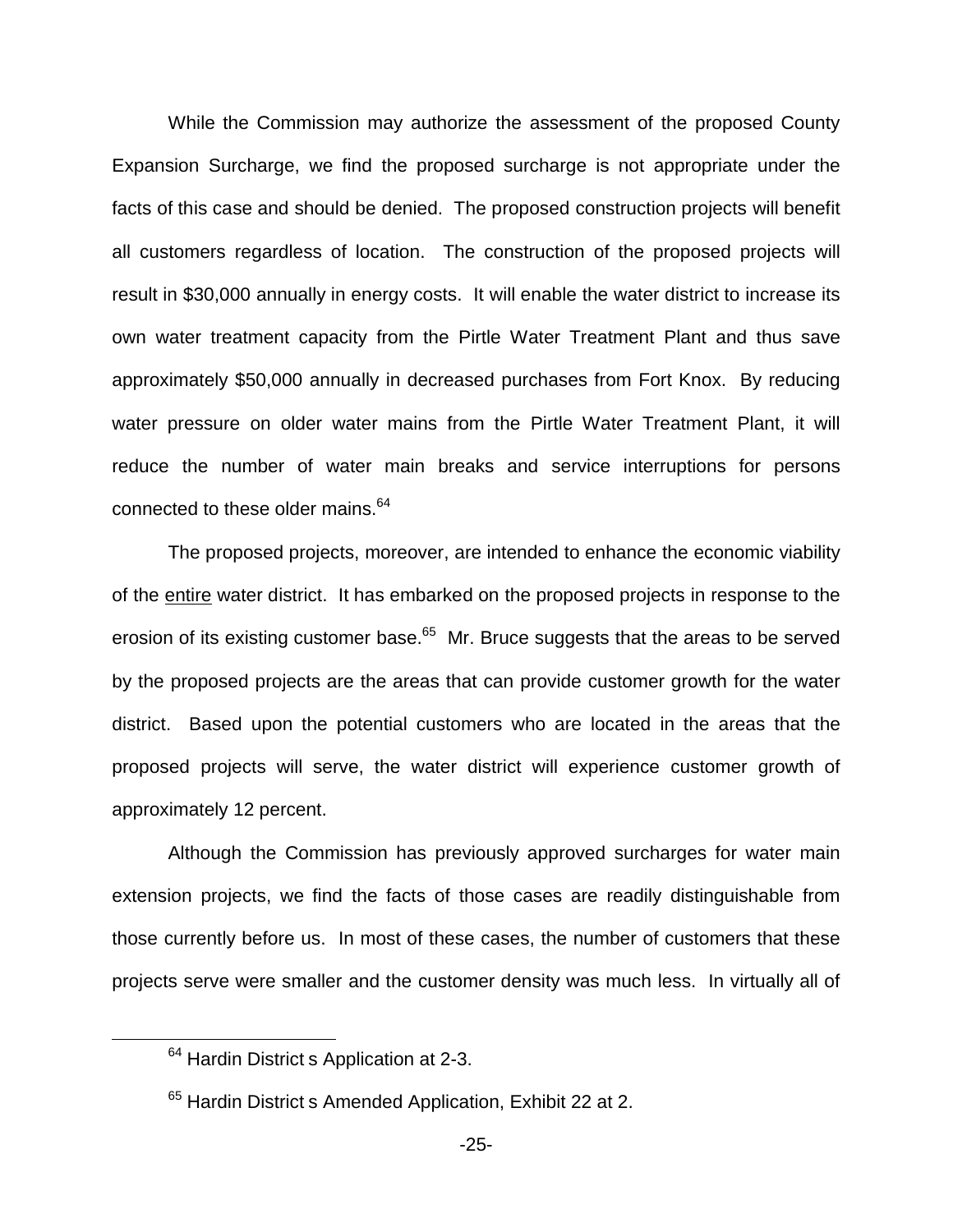these cases, the water main extension was not economically feasible with the imposition of a surcharge. Moreover, the vast body of ratepayers in those cases receive no benefit from the water main extension.

#### Rate Design

Hardin District provided a cost-of-service study wherein costs were allocated among the various customer classes. The Commission has been unable to verify the accurateness of the study. When questioned about certain allocations, Hardin District stated that its accounting workpapers could not be located.<sup>66</sup> An accurate cost-ofservice study cannot be prepared when the utility cannot determine the components of an expense category. For example, Hardin District could not identify the items in Account No. 620, Material and Supplies that totaled \$131,694. It also could not identify items totaling \$124,666 for Account No. 635, Contractual Services.

Since the information necessary to prepare a complete rate analysis is unavailable, the Commission will accept Hardin District s filed cost-of-service study with minor revisions. The Commission, however, places Hardin District on notice that a more detailed allocation of expenses will be required in its next rate case and that such information may result in a reallocation of costs.

Hardin District s current rate design consists of a three step declining block with increments of a first 2,000, next 13,000, and over 15,000 gallons. Hardin District proposed to change its rate design by adding a customer charge and reducing the number of rate increments to a first 15,000 gallons and over 15,000 gallons level.

<sup>&</sup>lt;sup>66</sup> Response to Commission s Second Set of Interrogatories at Item 19.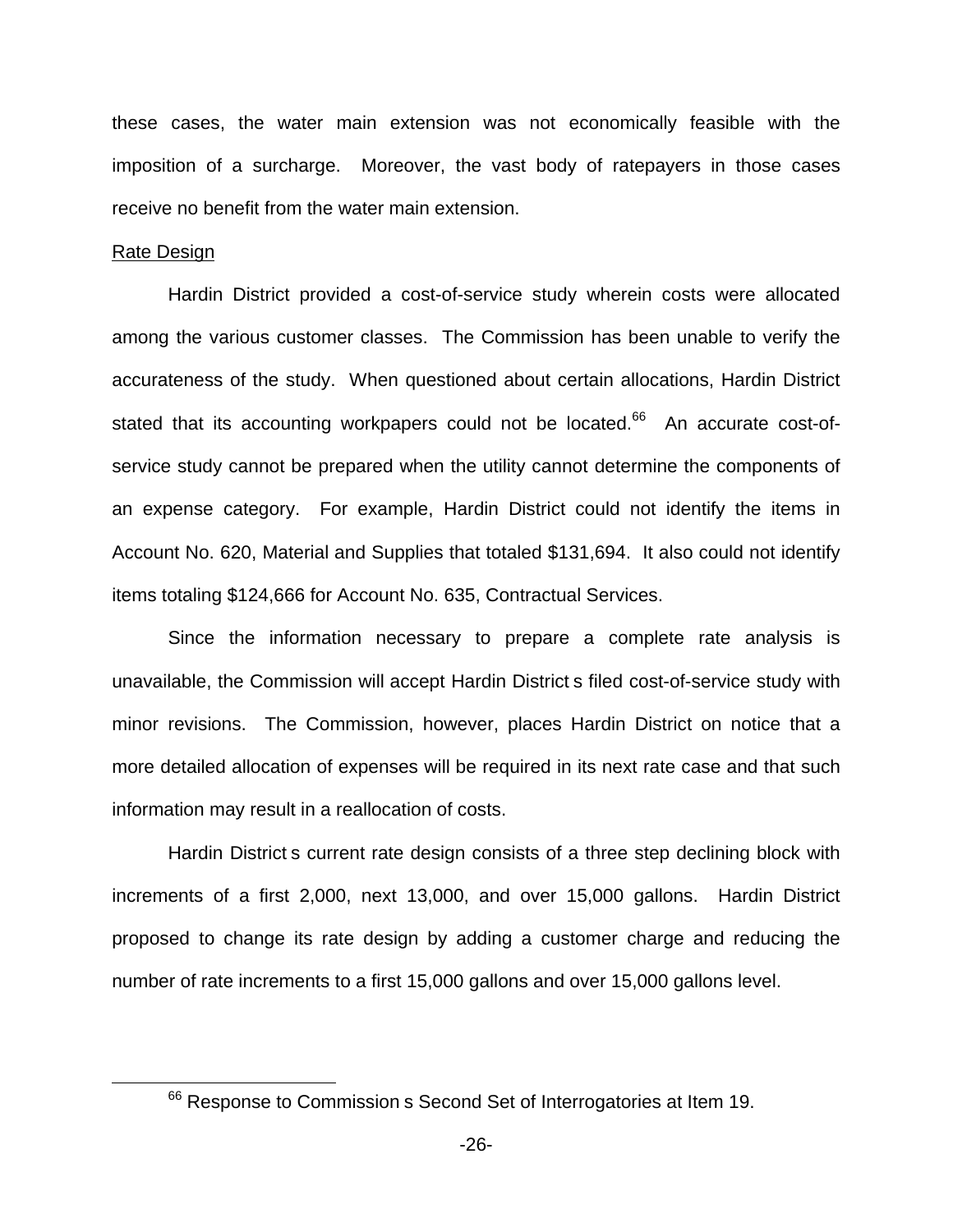As to Hardin District s proposed customer charge, we are unable to discern how Hardin District determined the ratios to be used to calculate the customer charge for the different meter sizes. The Commission has allocated customer costs to the different meter sizes based on flow rates and the ratio of each meter size to a 5/8 inch meter. This results in a monthly customer charge for a typical residential customer of \$4.70 as compared to Hardin District s proposed customer charge of \$5.24.

Hardin District sells water at a wholesale rate to Vine Grove and Meade County Water District. In its initial application, Hardin District proposed a wholesale rate of \$1.48 per 1,000 gallons. In arbitration and settlement negotiations with Vine Grove, Hardin District agreed to lower the proposed wholesale rate to \$1.39 per 1,000 gallons. After reviewing the cost allocations, the Commission finds the wholesale rate appears to be within a range of reasonableness and that it should be approved.

Hardin District requested to assess a monthly charge for private fire service line or hydrant. Hardin District stated that the charge would only be assessed to those customers who had a dedicated line or main that only feed and serve a private fire line or hydrant line for one customer.<sup>67</sup> Hardin District projected that the cost of providing this service is \$31,814; however, it proposed to collect only \$9,202 from fire protection rates. The Commission finds the proposed charges should be approved. The Commission further finds that in its next rate case Hardin District should move toward cost-based rates with regard to private fire protection.

 $67$  Response to Commission s Second Set of Interrogatories at Item 39.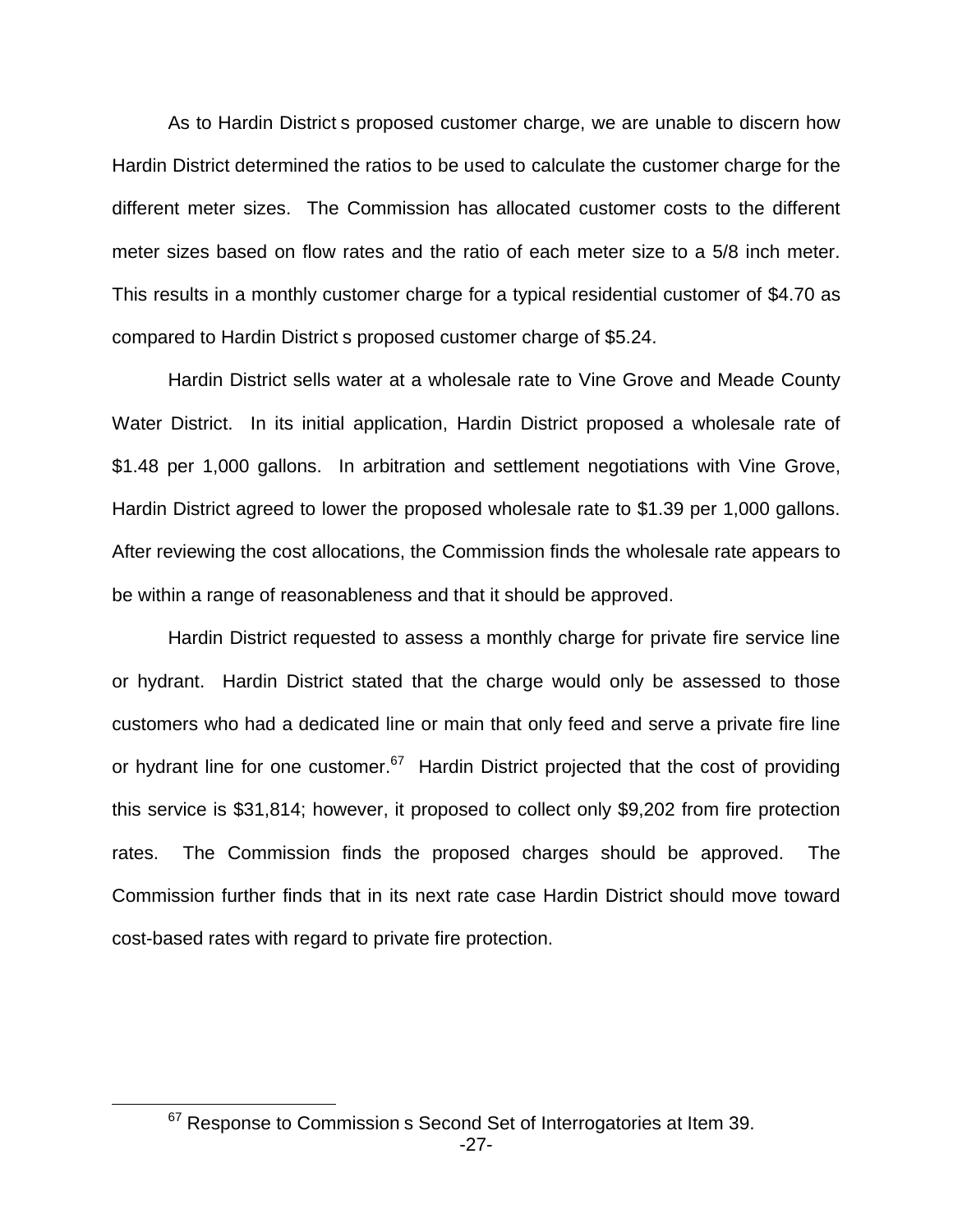## FOCUSED MANAGEMENT AUDIT

During this proceeding, the Commission has become aware of several instances with regard to Hardin District s management and operation that cause it concern. These instances have included:

- Lack of strategic planning in failing to timely plan for the loss of Hardin District No. 2 as a wholesale customer.
- Numerous failures to comply with the requirements of KRS Chapter 74.
- Lack of understanding of Hardin District s depreciation records.
- Inability to reconcile Hardin District s accounting system to its annual report as required by the Uniform System of Accounts For Class A and B Water Districts and Associations.

Based on these concerns, the Commission finds that a focused management audit of Hardin District should be performed. We believe that such an audit will benefit Hardin District s management by allowing for greater familiarity with legal, regulatory, and accounting requirements and will aid Hardin District in developing and implementing a strategic plan. These efforts will ultimately result in reduced costs and thus benefit Hardin District s customers. The Commission will instruct its Staff to initiate this focused management audit in the near future.

# **CONCLUSION**

Having considered the evidence of record and being otherwise sufficiently advised, the Commission finds that:

1. Hardin District proposes to construct 12.3 miles of 16-inch ductile iron transmission main from its Pirtle Water Treatment Plant to an existing 12-inch transmission main located at the intersection of Kentucky Highways 1882 and 1600 in Hardin County, Kentucky. It further proposes to construct approximately 25.7 miles of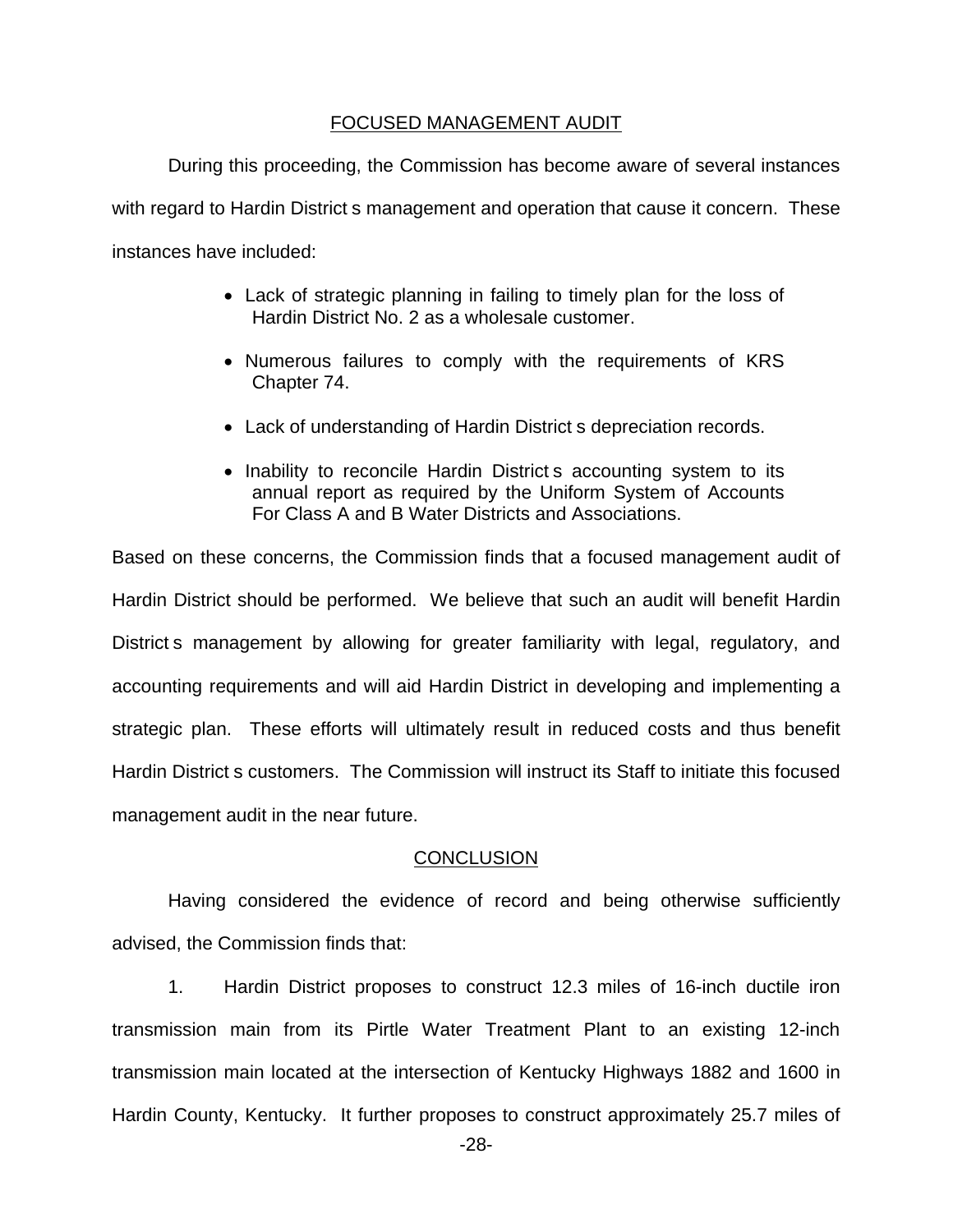6-inch PVC and ductile iron water main along Kentucky Highway 86 in Hardin County, Kentucky.

2. Quest Engineering of Louisville, Kentucky, prepared the plans and specifications for the proposed construction.

3. The Division of Water, Department of Environmental Protection, of the Kentucky Natural Resources and Environmental Protection Cabinet has approved the plans and specifications for the proposed construction.

4. The proposed projects either will provide water service in areas that Hardin District has not previously served or improve existing service.

5. The proposed construction will not serve areas that other water utilities presently serve.

6. The proposed construction will neither create wasteful duplication of plant, equipment, property or facilities nor result in uneconomic or wasteful competition between public utilities.

7. Total cost of the proposed construction projects, including land acquisition, contract administration, inspection and engineering costs and construction contingency, is \$4,211,771.

8. Public convenience and necessity require the construction set forth in Hardin District s application.

9. Hardin District proposes to fund the total construction cost from the issuance of \$4,510,000 in 20-Year Variable Rate Revenue Bonds.

10. The proposed issuance of 20-Year Variable Rate Revenue Bonds is for lawful objects within Hardin District s corporate purposes, is necessary and appropriate

-29-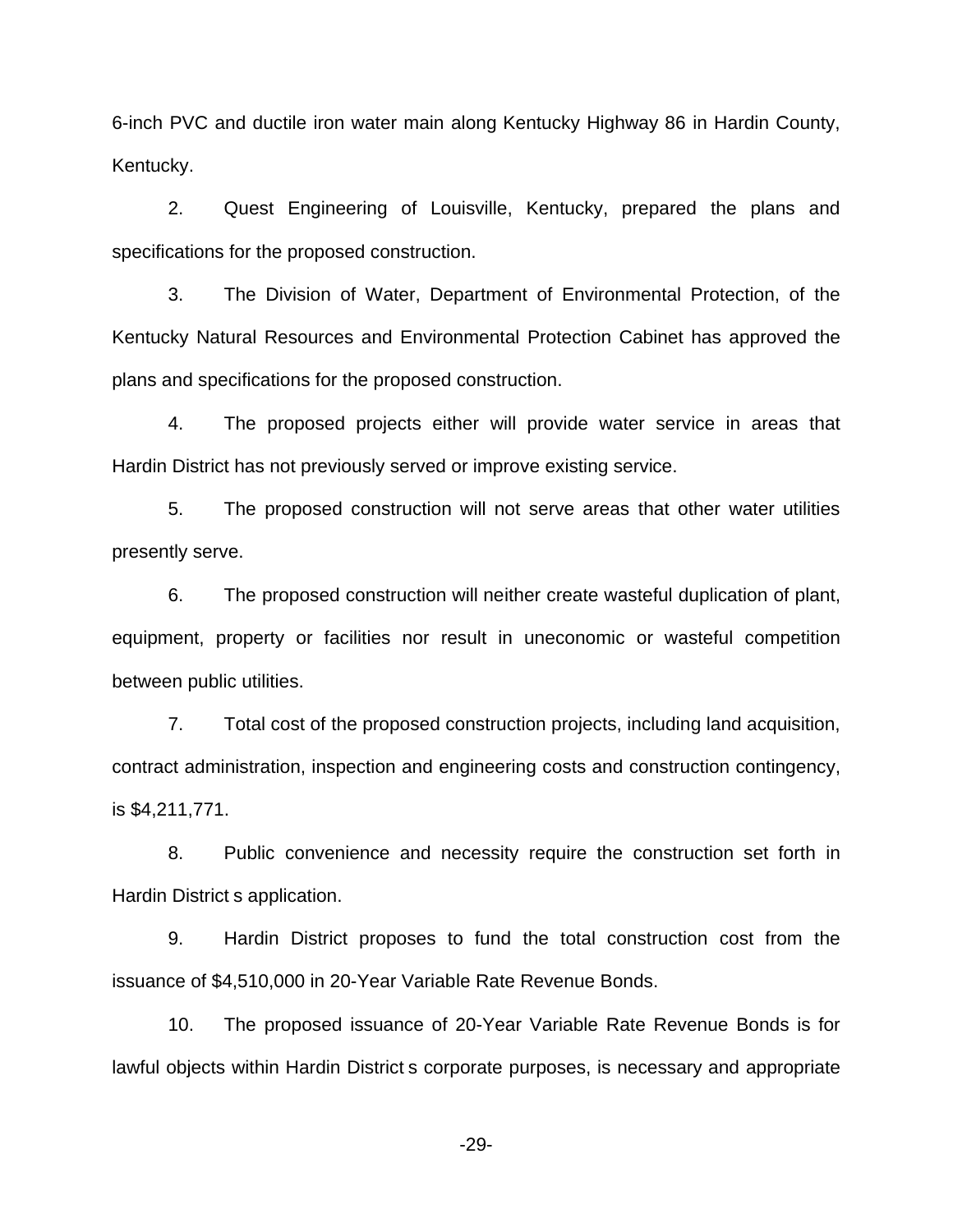for and consistent with the proper performance by Hardin District of its service to the public, and will not impair its ability to perform that service.

11. Based upon adjusted test-period operations, Hardin District s total revenue requirement from water sales is \$3,367,333.

12. Hardin District s proposed rates will produce \$2,947,317 from water sales.

13. Hardin District s proposed rates will produce revenues sufficient to meet adjusted test-period operating expenses, the minimum debt service requirements of its long-term debt instruments, and 31 percent of its depreciation expense.

14. Hardin District has failed to articulate a reasonable basis for segregating the charges associated with its Highway 86 County Expansion Project from its general rates and for recovering those expenses through a surcharge on customers served through facilities constructed as part of that Project.

15. As Hardin District s proposed rates are based upon an unreasonable and inequitable allocation of cost, those rates should be denied.

IT IS THEREFORE ORDERED that:

1. Hardin District is granted a Certificate of Public Convenience and Necessity to construct the proposed construction projects as set forth in the drawings and specifications of its application.

2. Hardin District shall obtain prior Commission approval to perform any additional construction not expressly authorized herein.

3. No deviation to the proposed construction shall be undertaken without prior Commission approval.

4. Within 60 days of the date that the proposed construction is substantially completed, Hardin District shall inform the Commission in writing of the total project

-30-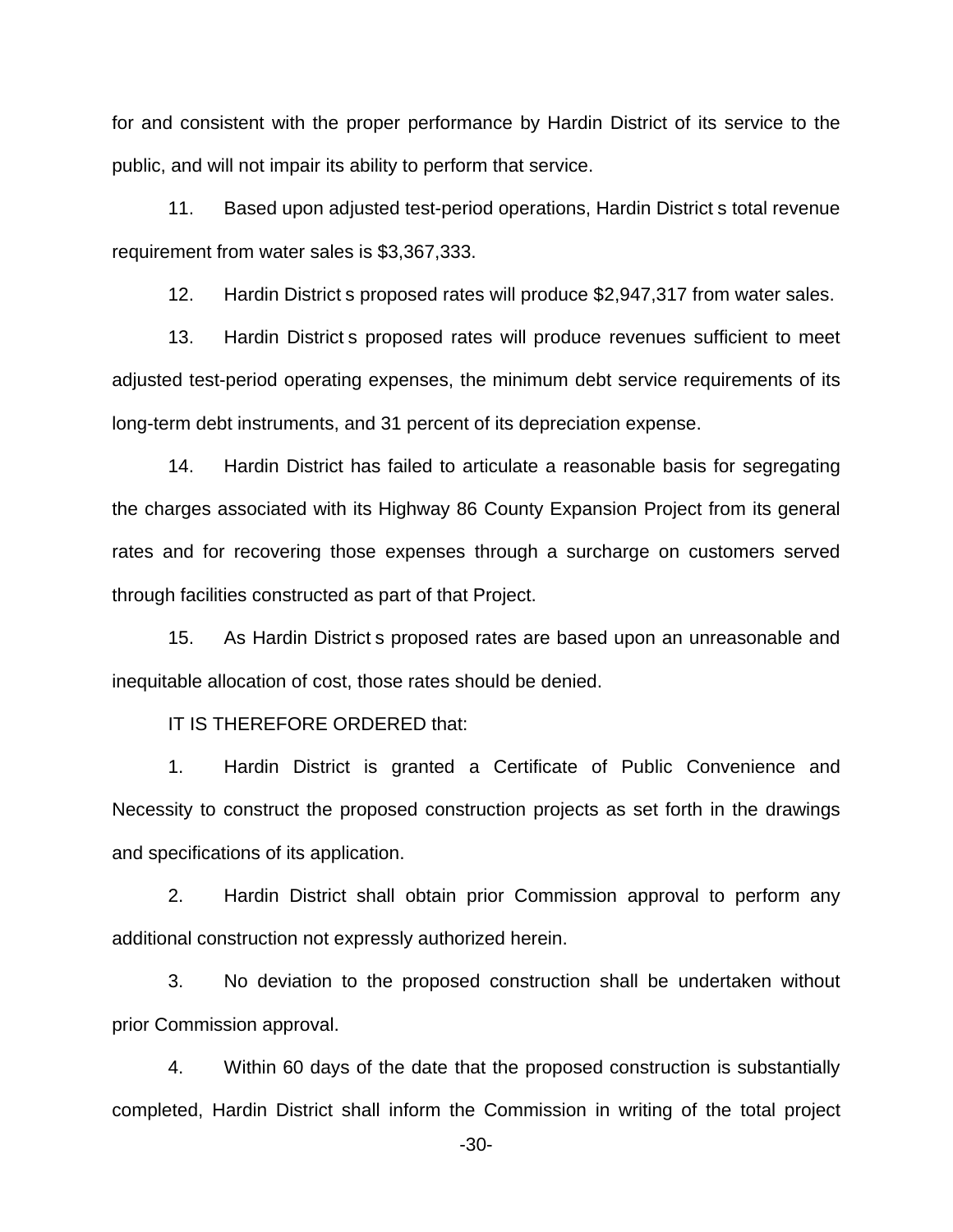costs, including the cost of construction and all other capitalized costs (engineering, legal, administrative, etc.). Construction costs shall be classified into appropriate plant accounts in accordance with the Uniform System of Accounts for water utilities prescribed by the Commission.

5. Hardin District shall require that the proposed construction project be inspected under the general supervision of a professional engineer who is licensed to engage in the practice of engineering in Kentucky and who is competent to practice in civil or mechanical engineering to ensure that the construction work is done in accordance with the contract drawings and specifications and in conformance with the best practices of the construction trades involved in the project.

6. Hardin District shall file a copy of the "as-built" drawings and a certified statement that the construction has been satisfactorily completed in accordance with the contract plans and specifications within 60 days of the substantial completion of the construction approved herein.

7. Hardin District shall notify the Commission 7 days prior to the actual scheduled start of construction and at the 50 percent completion point.

8. Hardin District is authorized to issue approximately \$4,510,000 20-Year Variable Rate Revenue Bonds.

9. The proceeds of the issuance authorized herein shall be used only for the purposes set forth in Hardin District s application.

10. Hardin District s proposed rates are denied.

11. The rates set forth in Appendix A are approved for service rendered by Hardin District on and after the date of this Order.

-31-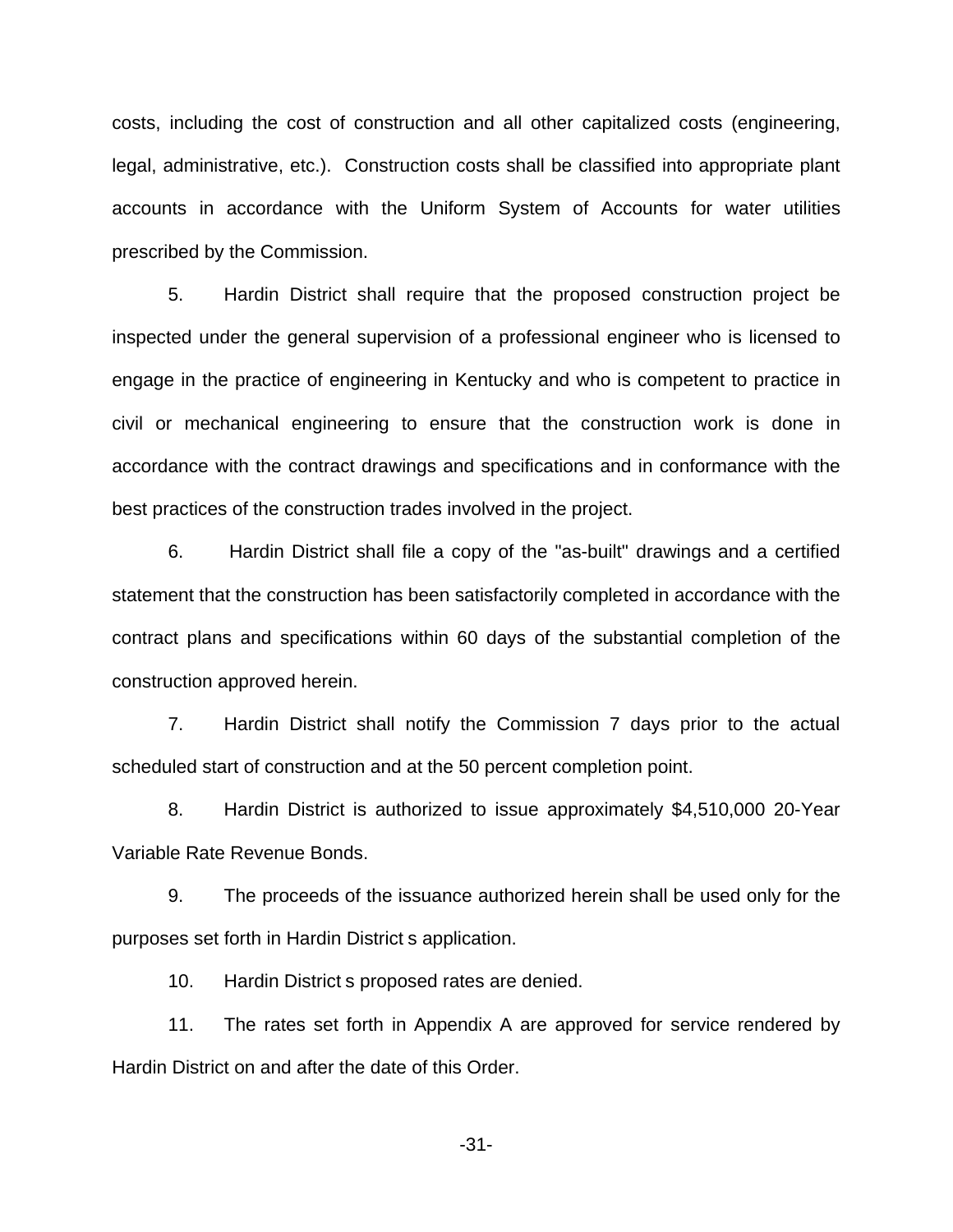12. Within 30 days of the date of this Order, Hardin District shall file revised tariff sheets reflecting the rates approved herein.

13. Within 3 calendar years from the date of this Order Hardin District shall file with its Annual Report an income statement, along with any pro forma adjustments, in sufficient detail to demonstrate that the rates approved herein are sufficient to meet Hardin District s operating expenses and annual debt service requirements. Hardin District shall include workpapers, assumptions, and calculations to support its pro forma adjustments and debt service determination.

Nothing contained herein shall be deemed a warranty or finding of value of securities or financing authorized herein on the part of the Commonwealth of Kentucky or any agency thereof.

Done at Frankfort, Kentucky, this 1<sup>st</sup> day of March, 2002.

By the Commission

ATTEST:

Deputy Executive Director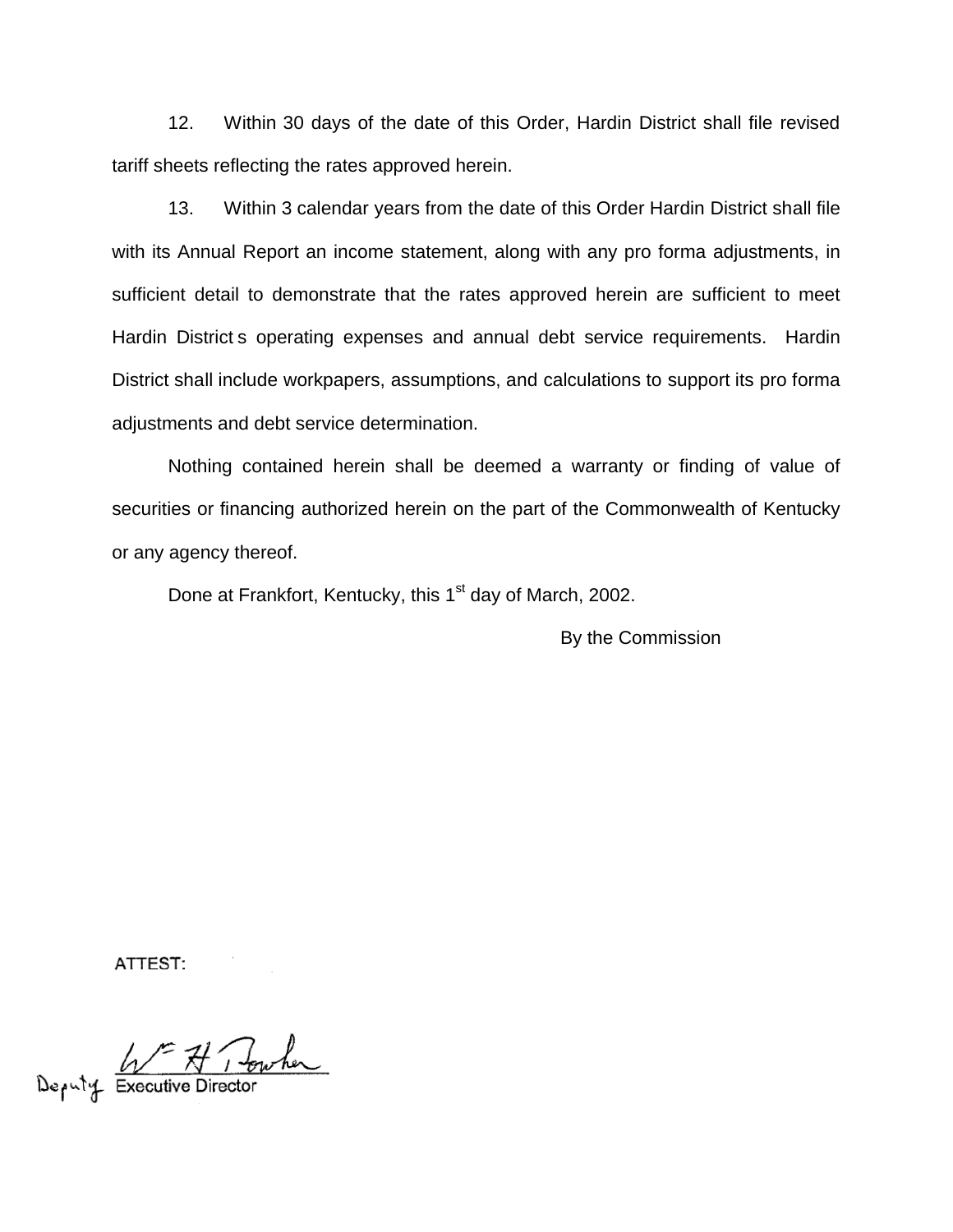## APPENDIX A

# APPENDIX TO AN ORDER OF THE KENTUCKY PUBLIC SERVICE COMMISSION IN CASE NO. 2001-00211 DATED MARCH 1, 2002

The following rates and charges are prescribed for the customers in the area served by Hardin County Water District No. 1. All other rates and charges not specifically mentioned herein shall remain the same as those in effect prior to the effective date of this Order.

RATES: Monthly

## Customer Charge:

| 5/8 Inch Connection | \$4.70 |
|---------------------|--------|
| 3/4 Inch Connection | 7.05   |
| 1 Inch Connection   | 11.75  |
| 1.5 Inch Connection | 23.50  |
| 2 Inch Connection   | 37.60  |
| 3 Inch Connection   | 70.50  |
| 4 Inch Connection   | 117.50 |
| 6 Inch Connection   | 235.00 |
|                     |        |

#### Water Rates:

|  | First 15,000 gallons |
|--|----------------------|
|  | Over 15,000 gallons  |

\$3.90 per 1,000 gallons 2.79 per 1,000 gallons

Wholesale Rate:  $\frac{1}{2}$  S1.39 per 1,000 gallons

| <b>Private Fire Protection Charges:</b> |                       |
|-----------------------------------------|-----------------------|
| <b>Hydrant or Line Size</b>             | <b>Monthly Charge</b> |
| $1.5$ Inch                              | \$0.56                |
| $2.0$ Inch                              | 1.20                  |
| $3.0$ Inch                              | 3.50                  |
| 4.0 Inch                                | 7.46                  |
| 6.0 Inch                                | 21.64                 |
| 8.0 Inch                                | 46.10                 |
|                                         |                       |

| Monthly Charge |
|----------------|
| \$0.56         |
| 1.20           |
| 3.50           |
| 7.46           |
| 21.64          |
| 46.10          |
|                |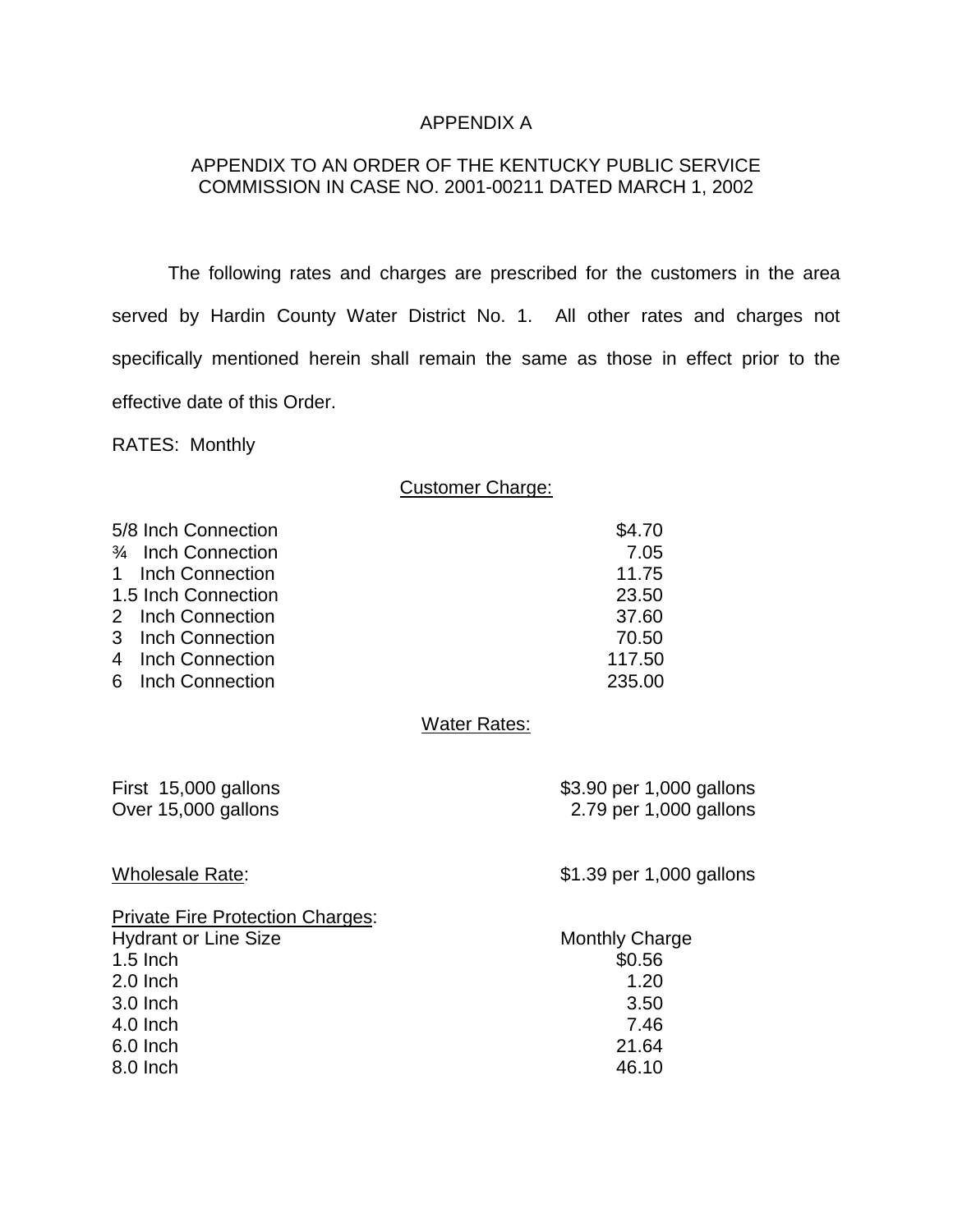# APPENDIX B

# AN APPENDIX TO AN ORDER OF THE KENTUCKY PUBLIC SERVICE COMMISSION IN CASE NO. 2001-00211DATED MARCH 1, 2002

# A CHRONOLOGY OF HARDIN COUNTY WATER DISTRICT NO. 1 S FILINGS

| Date       | <b>Filing</b>                                                                                                                                                                                                                                                                                                 |
|------------|---------------------------------------------------------------------------------------------------------------------------------------------------------------------------------------------------------------------------------------------------------------------------------------------------------------|
| 06/21/2001 | Hardin District files Notice of Intent to file an application for rate<br>adjustment.                                                                                                                                                                                                                         |
| 07/11/2001 | Hardin District files application for rate adjustment. Several deficiencies<br>noted.                                                                                                                                                                                                                         |
| 08/17/2001 | Commission Staff convenes informal conference to discuss deficiencies in<br>Hardin District s application. Hardin District agrees to cure deficiencies no<br>later than 09/07/2001.                                                                                                                           |
| 10/16/2001 | Hardin District files amended application for rate adjustment. Hardin<br>District amends its revenue requirements and proposed wholesale water<br>rate.                                                                                                                                                       |
| 11/16/2001 | Commission Staff issues First Set of Interrogatories and Requests for<br><b>Production of Documents.</b>                                                                                                                                                                                                      |
| 12/03/2001 | Hardin District files response to Commission Staff s First Set of<br>Interrogatories and Requests for Production of Documents. Hardin<br>District revises all pro forma adjustments.                                                                                                                          |
| 12/17/2001 | Commission Staff issues Second Set of Interrogatories and Requests for<br><b>Production of Documents.</b>                                                                                                                                                                                                     |
| 12/21/2001 | Hardin District requests additional time to respond to Commission Staff s<br>Second Set of Interrogatories and Requests for Production of Documents.                                                                                                                                                          |
| 01/07/2002 | Hardin District responds to Commission Staff s Second Set of<br>Interrogatories and Requests for Production of Documents. Hardin<br>District announces intention to make further revisions to its proposed pro<br>forma adjustments.                                                                          |
| 01/15/2002 | First Hearing on proposed rate adjustment held. Hardin District advises<br>Commission that required notice of hearing not published.                                                                                                                                                                          |
| 02/01/2002 | Hardin District submits supplemental data. Supplemental data includes<br>revisions to operation and maintenance expenses and depreciation<br>expense and notice of proposed wage increases.                                                                                                                   |
| 02/05/2002 | Second Hearing on proposed rate adjustment held to resolve notice<br>problems.                                                                                                                                                                                                                                |
| 02/18/2002 | Hardin District submits supplemental data. Supplemental data includes<br>revision to the proposed construction projects, revised depreciation<br>schedules, revised pro forma income statement, and Board of<br>Commissioner s Resolution 01-2002 (directing employee wage increase<br>effective 01/29/2002). |
| 02/22/2002 | Commission Staff advises Hardin District that final engineering study and<br>bid tabulations have yet to be filed with the Commission.                                                                                                                                                                        |